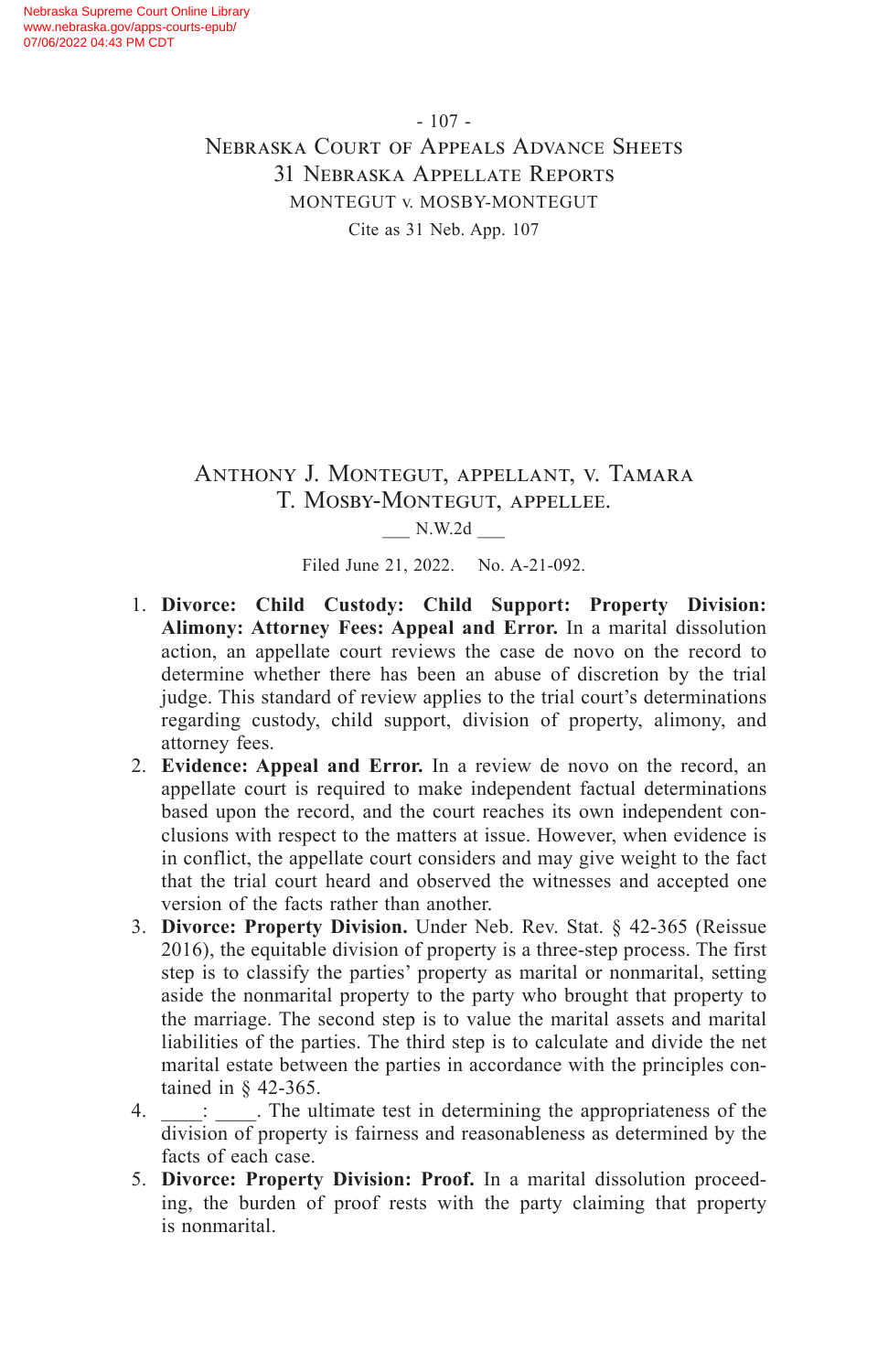- 6. **Divorce: Property Division.** Property which a party brings into the marriage is generally excluded from the marital estate.
- 7. **Divorce: Property Division: Presumptions: Proof: Words and Phrases.** The active appreciation rule sets forth the relevant test to determine to what extent marital efforts caused any part of an asset's appreciation or income. Accrued investment earnings or appreciation of nonmarital assets during the marriage are presumed marital unless the party seeking the classification of the growth as nonmarital proves: (1) The growth is readily identifiable and traceable to the nonmarital portion of the account and (2) the growth is not due to the active efforts of either spouse. Appreciation caused by marital contributions is known as active appreciation, and it constitutes marital property.
- 8. **Divorce: Property Division: Equity.** Equity in property at the time of marriage is a nonmarital asset which, if established, should be set aside as the owning spouse's separate property.
- 9. **Divorce: Proof.** While documentary evidence is not strictly necessary for parties to carry their burden of proof in dissolution cases, a party opting to rely upon his or her testimony alone does so at the risk of nonpersuasion.
- 10. **Trial: Expert Witnesses.** Triers of fact are not required to take an expert's opinion as binding upon them, and a trier of fact may accept or reject an opinion from an expert witness.
- 11. **Alimony.** In addition to the criteria listed in Neb. Rev. Stat. § 42-365 (Reissue 2016), in considering alimony upon a dissolution of marriage, a trial court is to consider the income and earning capacity of each party, as well as the general equities of each situation. In determining whether alimony should be awarded, in what amount, and over what period of time, the ultimate criterion is one of reasonableness.
- 12. **Alimony: Appeal and Error.** In reviewing a trial court's award of alimony, an appellate court does not determine whether it would have awarded the same amount of alimony as did the trial court, but whether the trial court's award is untenable such as to deprive a party of a substantial right or just result.

Appeal from the District Court for Douglas County: Kimberly Miller Pankonin, Judge. Affirmed as modified.

Adam E. Astley and Kathryn D. Putnam, of Astley Putnam, P.C., L.L.O., for appellant.

Michael B. Lustgarten, of Lustgarten Dudzinski, L.L.C., for appellee.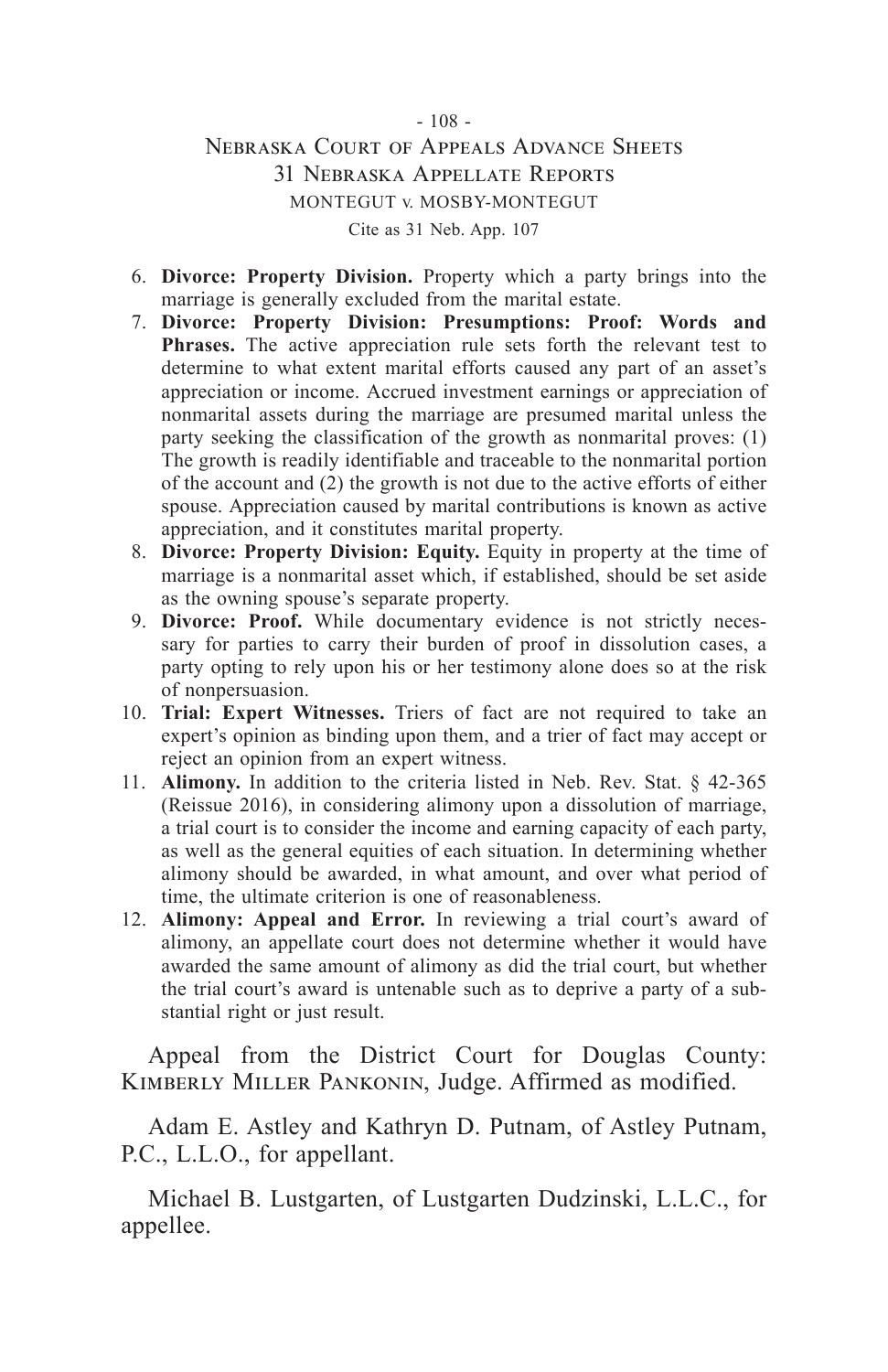PIRTLE, Chief Judge, and RIEDMANN and BISHOP, Judges.

PIRTLE, Chief Judge.

## INTRODUCTION

Anthony J. Montegut (Anthony) appeals from an order of the Douglas County District Court dissolving his marriage to Tamara T. Mosby-Montegut (Tamara) and distributing marital property. Anthony challenges the court's classification and division of property in several respects, as well as the court's award of alimony to Tamara. For the reasons that follow, we affirm as modified herein.

#### **BACKGROUND**

Anthony and Tamara were married in May 2010. Around that time, Tamara left her job as an attorney in New York and moved to Omaha, Nebraska, to be with Anthony, because he had two children from a prior marriage who also resided in Omaha. Anthony testified that the mother of his children "unexpectedly" left the state around 5 months after Tamara arrived in Omaha, leaving him with sole physical custody of the two children. Consequently, the parties agreed that Tamara would "stay home and help the kids to adjust for one year" in lieu of seeking full-time employment.

Thereafter, the parties desired a child of their own and thus agreed that Tamara would continue to stay home beyond 1 year. The parties' only child was born in 2013. Tamara did not seek full-time employment until 2018, when she obtained a position as an attorney at the Douglas County public defender's office, making \$70,500 per year. Anthony was at all times employed as a physician, practicing emergency and family medicine. At the time of trial, Anthony was employed as the medical director at "Douglas County Corrections," making \$320,000 per year.

In April 2019, Anthony filed a complaint for dissolution of marriage. In May 2019, Tamara filed an answer and counterclaim seeking dissolution of the marriage. The central dispute on appeal revolves around the classification and division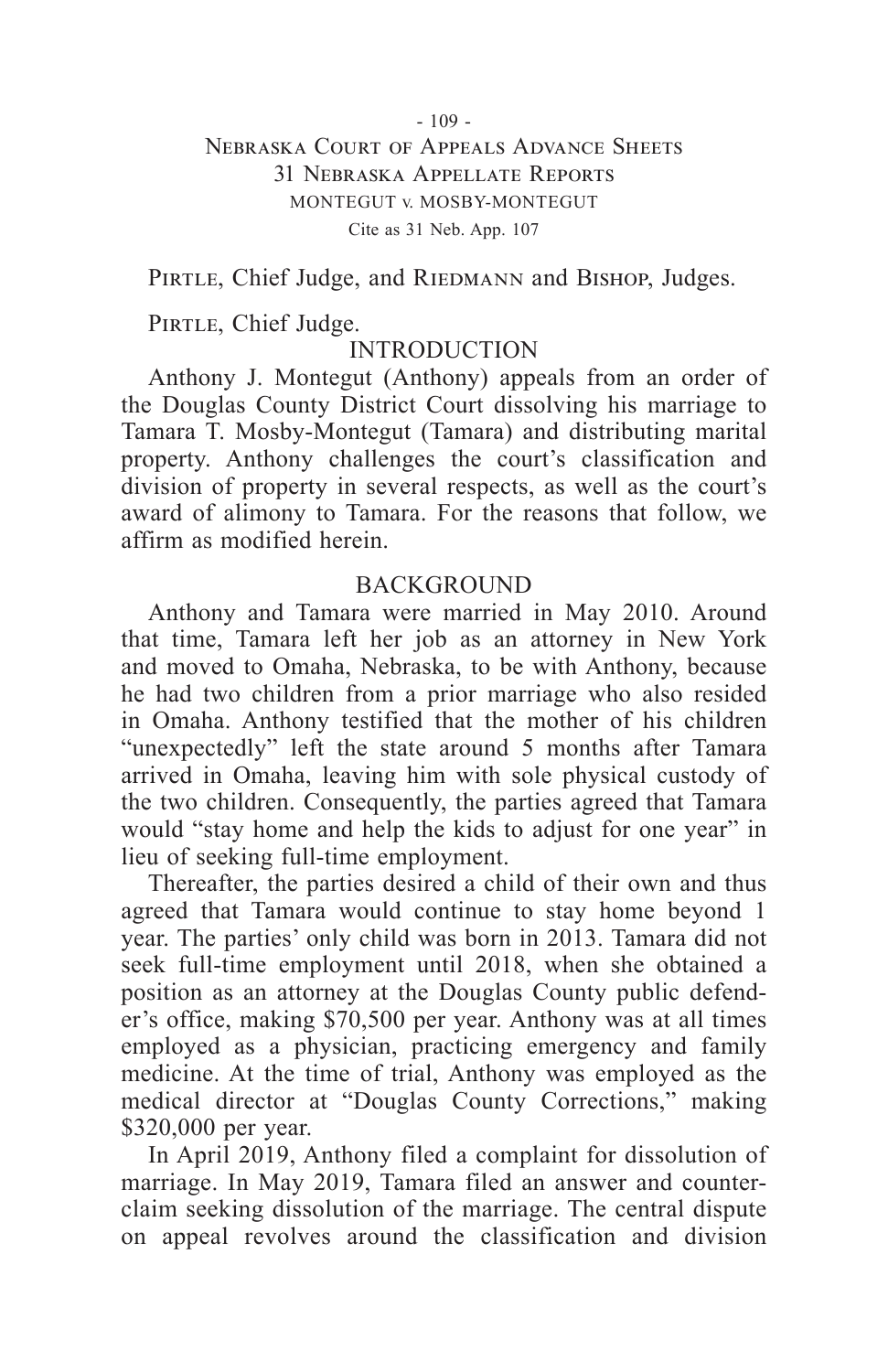of certain assets accumulated by the parties both prior to and during the marriage. The following is an overview of the disputed assets.

## *Tamara's First National Bank Account No. 2620.*

Tamara acquired three rental properties in Texas prior to the parties' marriage in 2010. These properties were sold during the marriage, and proceeds of approximately \$65,000 were deposited into Tamara's separate First National Bank account No. 2620. There is no dispute that approximately \$21,000 of the proceeds was used to pay taxes owed by the parties jointly and that approximately \$43,000 remained in Tamara's separate account at the time of trial. Tamara testified that marital funds were never commingled with the sale proceeds deposited into her separate account.

Prior to the properties' sale, the parties' tax records demonstrate that the properties operated at a significant loss from 2011 to 2014. Excluding depreciation, which both parties acknowledged was merely a "paper loss," the parties reported an actual loss of almost \$75,000 over those 4 years. Because Tamara was not working at the time, these losses were covered using marital funds derived from Anthony's income. Anthony testified that Tamara paid expenses for these properties out of her separate account but that each of these payments would reflect a transfer from the parties' joint bank account. Anthony testified that his income was used to pay the mortgages on the properties "when they were empty" as well as "substantial costs in repairs to get them re-rented." Anthony added, "It was because of the amount of money that I was putting into it that I told Tamara that we needed to sell these properties so that we could stop the bleeding."

Tamara testified that the properties almost always "had tenants and would generate income [which] would be used to pay the mortgage on the[m]." Yet, apparently acknowledging periodic contributions of marital funds, Tamara added, "[I]f a tenant was late or delayed, we would have to take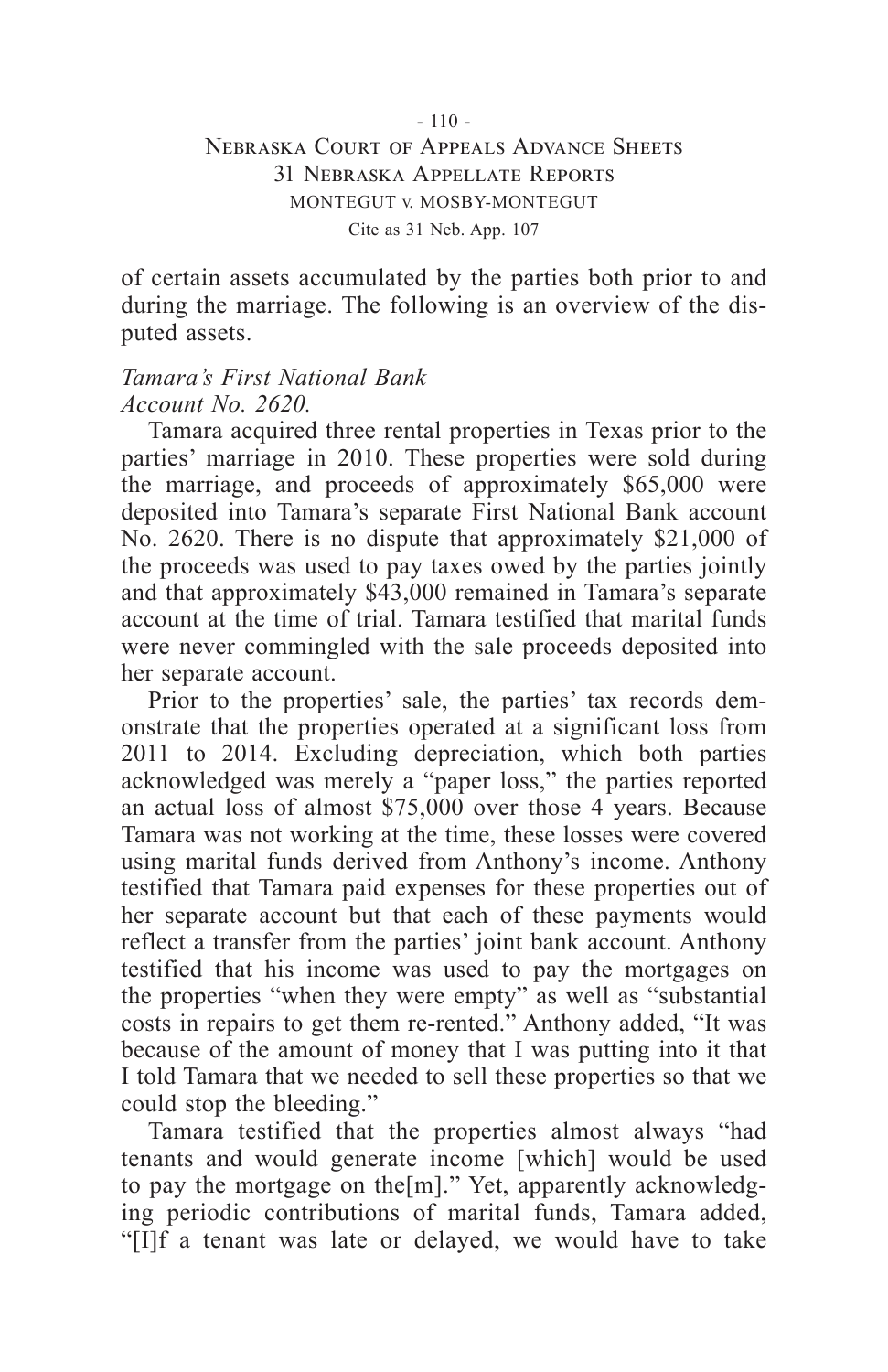money from the account to pay [the mortgage], but once the money came back in, it replaced the money into the account." Moreover, aside from Anthony's income, Tamara failed to indicate any other source of funds available to pay for the additional reported expenses such as insurance, repairs, and taxes. Altogether, the record indicates that marital funds, derived from Anthony's income, were used to cover substantial expenses or losses on the Texas properties.

Rather than disputing that Anthony's income was used to cover expenses associated with the properties, Tamara argued that the roughly \$60,000 tax writeoff attributable to reported depreciation, along with the \$21,000 payment of joint tax liabilities, amounted to an overall tax benefit to the marital estate. Anthony acknowledged both the \$60,000 depreciation tax writeoff and the \$21,000 tax payment. However, he also testified to his understanding that 26 U.S.C. § 1250 (2018) would have operated to "recapture" the depreciation losses when the properties were sold. The district court ultimately found that "[Anthony's] argument that the alleged tax return loss on the properties was not sufficient evidence" to result in account No. 2620's being "considered a marital asset." Accordingly, the court awarded the remaining \$43,000 in account No. 2620 to Tamara as a nonmarital asset.

## *Anthony's USAA Roth IRA, USAA IRA, and Health Savings Account.*

Anthony produced evidence at trial purporting to demonstrate premarital values of three accounts: USAA Roth IRA No. 0244, USAA IRA No. 4019, and TD Ameritrade health savings account (HSA) No. 6934. With regard to the HSA, Anthony offered his 2009 "Form 5498-SA" reflecting the HSA with a fair market value of \$17,445.90 as of December 31, 2009. In addition, Anthony offered the first page of his 2010 tax return showing a \$6,150 contribution to the HSA at some point in 2010. Anthony testified that he "habitually" contributes to the HSA in April, such that the 2010 contribution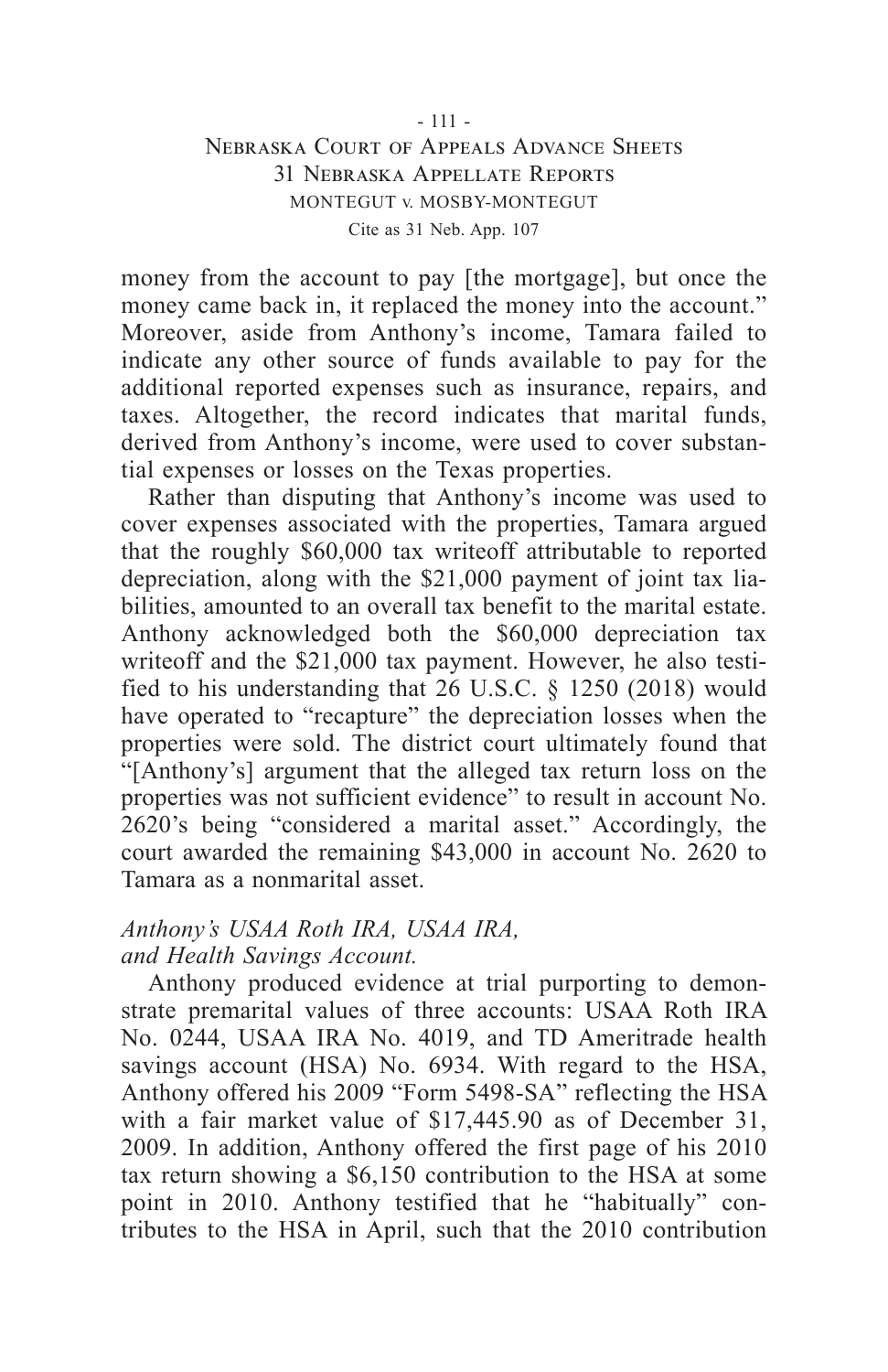would have been made prior to the marriage in May 2010. Nevertheless, the court listed \$50,026 from "TD Ameritrade HSA 6934" on Anthony's side of the balance sheet for purposes of equalizing the marital estate. This amount reflects the full value of Anthony's HSA at the time of trial without any adjustment for premarital value.

With regard to the USAA retirement accounts, Anthony produced annual account statements reflecting values of \$8,853.81 for USAA Roth IRA No. 0244 and \$10,031.93 for USAA IRA No. 4019 as of December 31, 2009. Anthony testified that USAA IRA No. 4019 "represents the IRA that I use to purely do the backdoor conversions to [USAA] Roth [IRA No. 0244]." Thus, the roughly \$10,000 in USAA IRA No. 4019 simply reflected the yet-to-be-converted contributions to USAA Roth IRA No. 0244. The statement also reflected a roughly \$5,000 contribution to USAA IRA No. 4019, which was subsequently converted into USAA Roth IRA No. 0244 on March 10, 2010. Accordingly, Anthony argued that he should be credited approximately \$25,000 for the premarital values of his two USAA retirement accounts.

While Tamara did not testify as to the HSA, she seemed to concede that Anthony should be credited for the premarital values of his USAA retirement accounts. In response to questioning from her counsel, Tamara agreed, "We can't fault the \$25,000 that [Anthony] could prove in premarital," adding that "if the Court makes that adjustment that would be appropriate we think." Nevertheless, the court found that USAA Roth IRA No. 0244 "shall be divided equally with a valuation date of the filing of the Complaint for Dissolution of Marriage (April 2, 2019)" without any mention of the premarital amounts demonstrated in exhibit 31. At the time of trial, USAA Roth IRA No. 0244 had a total value of \$156,908.71.

#### *111th Street Property Valuation.*

On October 13, 2010, nearly 5 months after the marriage, the parties purchased a rental property located on South 111th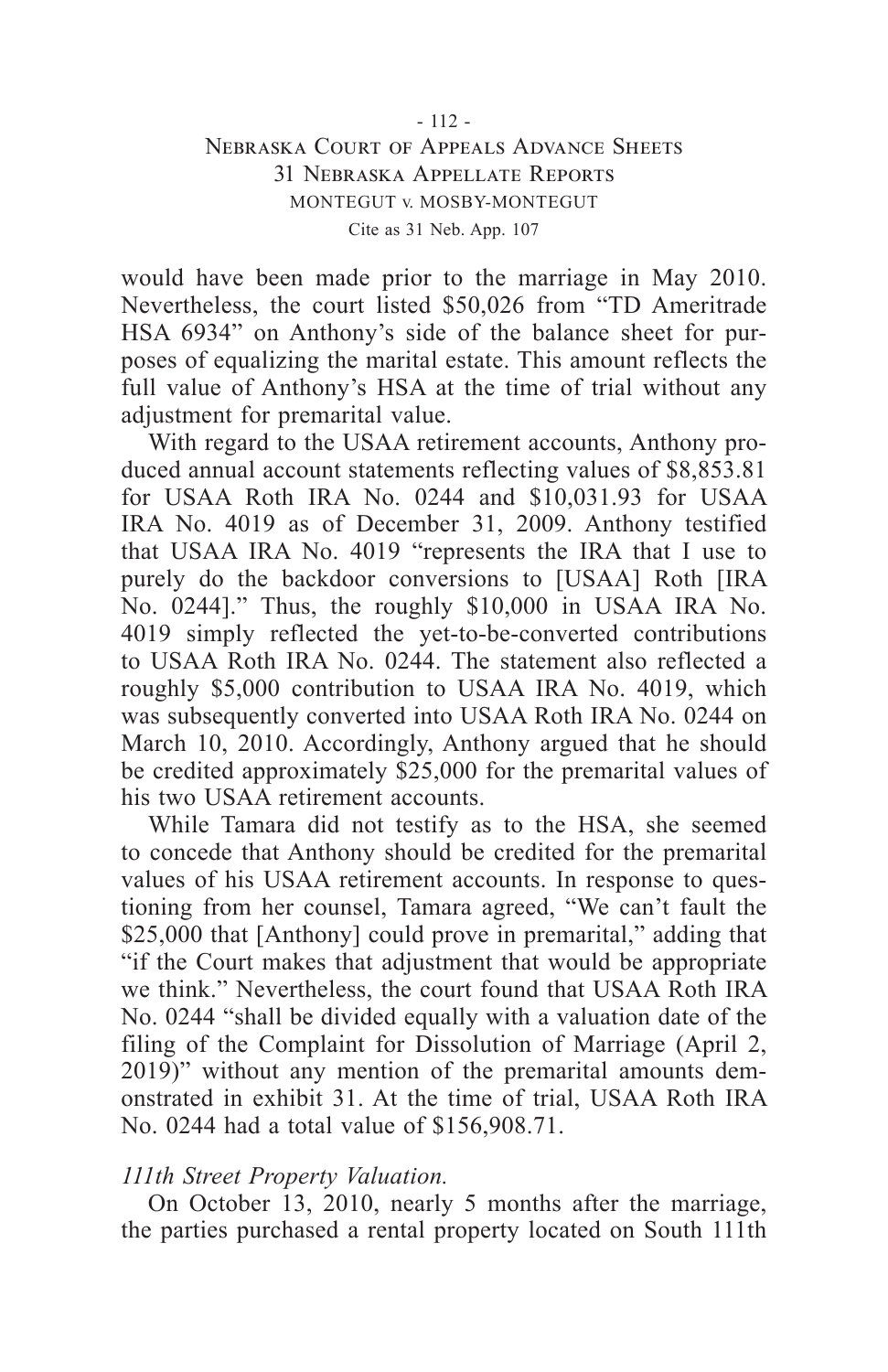Street in Omaha. The parties agreed that Tamara would be awarded the 111th Street property; however, there was a dispute as to the proper value of the property for purposes of equalizing the marital estate. Anthony obtained a professional appraisal of the property, which was admitted into evidence without objection. Using the "sales comparison approach," the property had an appraised value of \$180,000 as of March 12, 2020.

In contrast, Tamara testified to her opinion that the 2019 tax-assessed value was "more representative of the value" of the property. Accordingly, Tamara offered a printout of the Douglas County assessor's property record for the rental property, which listed a total value of \$140,500 in 2019. On cross-examination, Tamara conceded that Anthony's appraisal report contained "a lot more individualized work" than the county assessor's property record. Tamara further admitted that she was not familiar with the methods used to arrive at the tax-assessed value and that she could not identify any particular reason for her belief that the tax assessment was more reliable than the appraisal. The court ultimately found "the value of the rental property to be \$140,500," opting for the tax-assessed value.

## *111th Street Property Premarital Contribution.*

In addition to the proper value of the property, there was also a dispute as to the extent to which the 111th Street property should be classified as marital property. Tamara emphasized that the property was purchased in October 2010, nearly 5 months after the parties were married, using marital funds arising out of Anthony's income. Accordingly, Tamara argued that the property should be wholly classified as marital property. In support of her position, Tamara offered a bank statement from the parties' joint account No. 9484 showing a withdrawal of roughly \$82,000, which reflected the bulk of the \$97,000 purchase price of the property. Anthony, on the other hand, testified that the \$82,000 reflected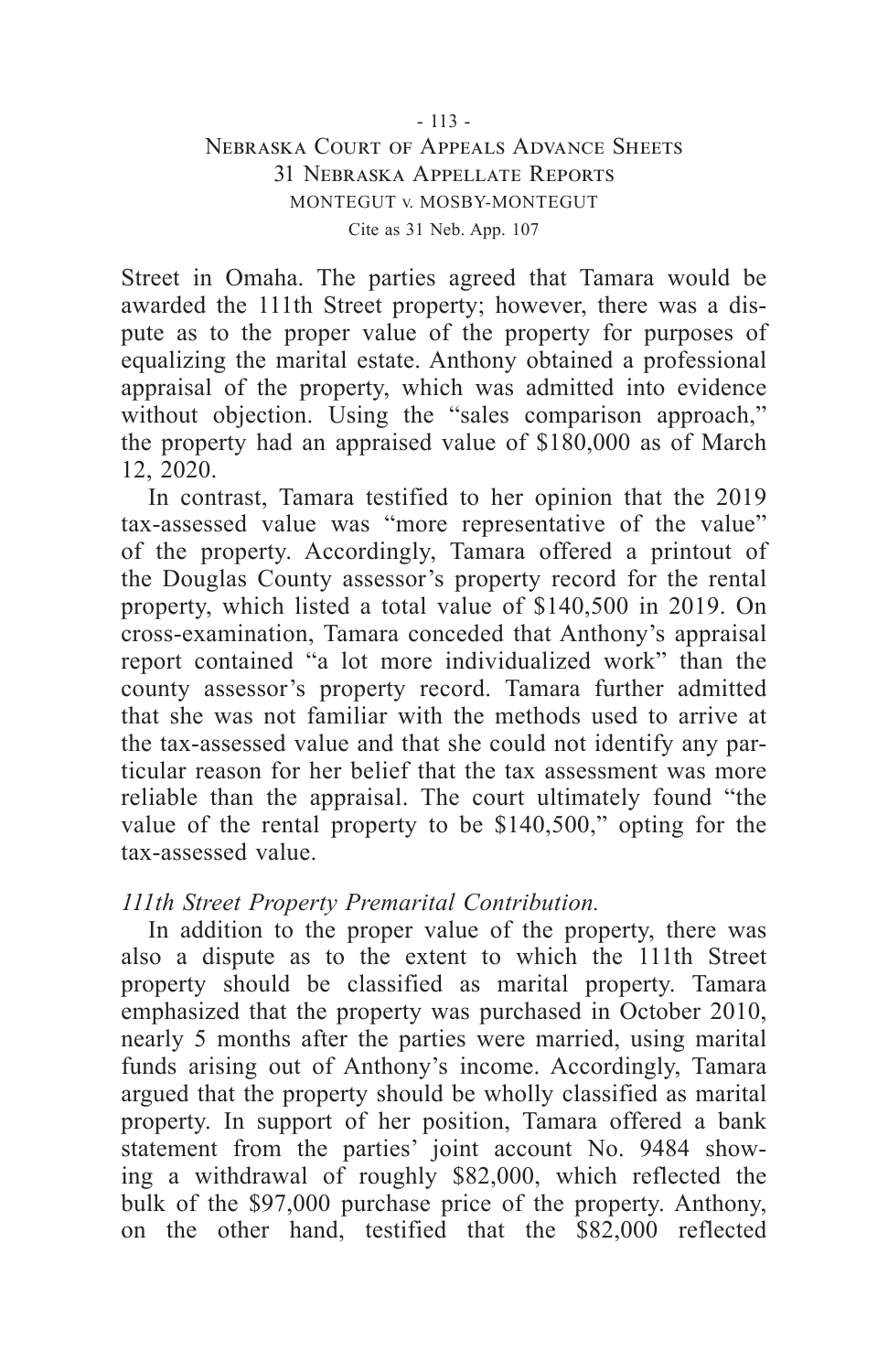premarital funds in that he earned them prior to the marriage, but he admitted that the remaining \$15,000 came from marital funds, earned after the marriage. Thus, the primary dispute revolved around the source of the \$82,000 that was withdrawn from the parties' joint account and used to purchase the rental property.

Tamara noted that the account had an opening balance of roughly \$41,000 on September 14, 2010, and that the statement showed a number of large deposits into the account prior to the purchase of the home on October 13. While there is no documentation as to the source of the \$41,000 opening balance, Tamara testified that it would have been funded solely by Anthony's paychecks from May to September. Tamara also testified that each of the large deposits reflected Anthony's income during that statement period. For example, there is a \$31,748 deposit on September 20, which Tamara testified was "a paycheck from EPA." Tamara could not recall what "EPA" stood for, but she testified that it was a company for whom Anthony worked during that time. Tamara acknowledged that \$31,000 "sounds like a lot." However, she also testified that Anthony earned \$125 per hour "on the low end" for a 48-hour shift, such that \$31,000 is roughly equivalent to five 48-hour shifts. Moreover, Tamara testified that Anthony intentionally worked more hours leading up to the purchase of the property to accumulate the necessary funds.

In contrast, Anthony testified that he earned about \$265,000 in 2010 and extrapolated from that number that he earned \$20,000 per month before taxes. Despite the fact that the property was purchased over 4 months after the marriage, Anthony suggested that his gross marital earnings during that time ought to be calculated using only 2 months' income, or \$40,000. Anthony testified that he would have been paid in arrears on the 15th day of each month. Thus, he indicated that his June paycheck should be excluded because it would have been associated with work done prior to the marriage and that his October paycheck would not have been deposited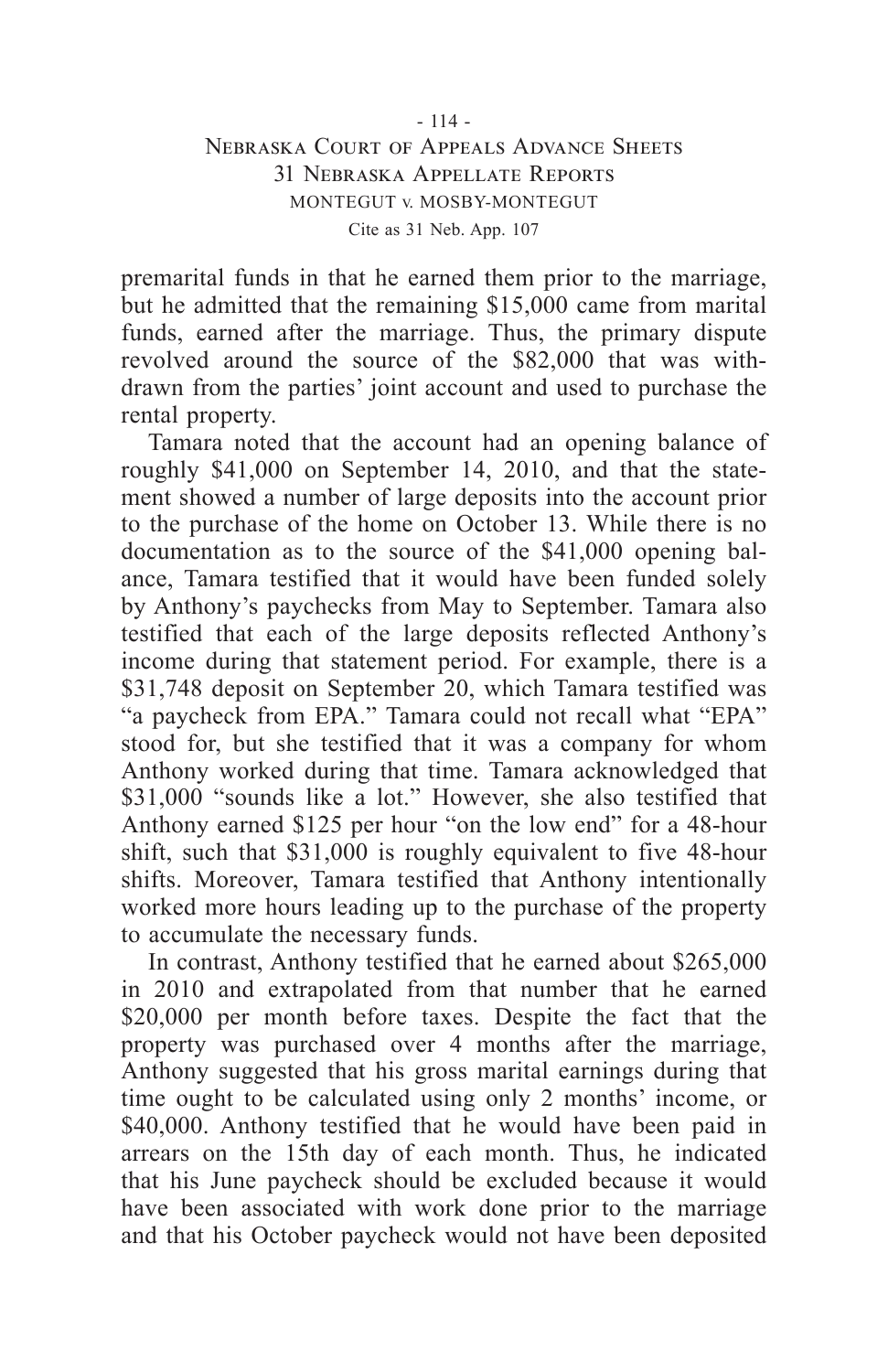prior to the October 13 purchase. It is unclear why Anthony believed his July paycheck should also be excluded. Moreover, exhibit 44 clearly indicates at least \$33,966.25 in payroll deposits on September 20, 24, and 27, and October 1 and 8 respectively, casting doubt on Anthony's suggestion that his income came in the form of a single paycheck on the 15th day of the month.

Nevertheless, Anthony testified that it would have been impossible, in light of other expenses, for his marital income to account for the full \$97,000 purchase price. Rather, Anthony's position was that \$82,000, or 84<sup>1</sup> ⁄2 percent of the purchase price, reflected premarital funds. Accordingly, Anthony believed that 84<sup>1</sup> ⁄2 percent of the property's current value should be classified as his separate property. The court disagreed, finding that Anthony "failed to sustain his burden of proof regarding this issue and therefore all equity in the rental home is considered to be marital."

## *Anthony's Navy Federal*

## *Credit Union Accounts.*

Anthony testified that he maintained a checking account No. 0702 and a savings account No. 0009 with Navy Federal Credit Union. Anthony offered a single statement showing the balances in these accounts during a 1-month period ending on March 24, 2019. The statement showed one deposit of \$977.36 into checking account No. 0702, which was subsequently transferred to savings account No. 0009. Anthony testified that this deposit reflected a monthly disability benefit he received from the Department of Veterans Affairs (VA) due to injuries arising out of his active-duty military service. The statement also showed a deposit of \$24,328.42 into savings account No. 0009, and Anthony testified that this was a "onetime deposit" derived from closing out a Roth IRA account that had been opened in the name of Anthony's daughter from his prior marriage. As of March 24, 2019, checking account No. 0702 had a balance of \$448.12 and savings account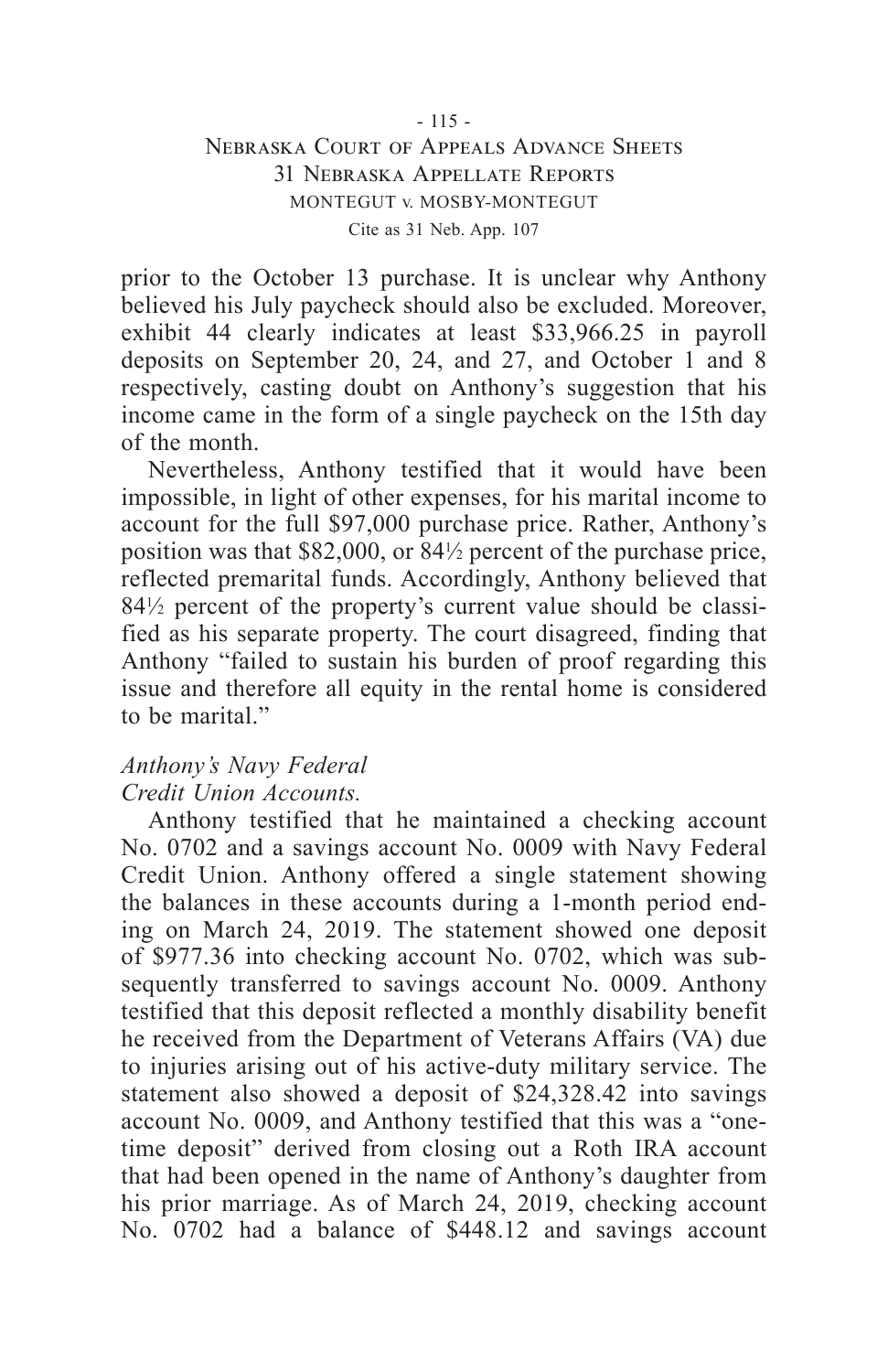No. 0009 had a balance of \$64,865.32. There was no mention of either account in the court's final order; however, the court included \$64,865 from "Navy Federal 8009" on Anthony's side of the balance sheet.

#### *Division of Personal Property.*

Tamara prepared a proposed division of personal property that was admitted into evidence without objection as exhibit 45. At trial, Anthony testified that he disagreed with Tamara's valuation of certain items, but he also offered a simplified distribution plan under which Anthony would receive certain specific items and Tamara would receive the remainder of personal property included on exhibit 45. Specifically, Anthony requested that he receive "the paintings, [their child's] furniture, the basement TV/Entertainment wall unit, the piano, the green bike, and [his] poker table." Anthony testified that if he is given those items, then Tamara "can have the rest of the marital property and no need to make a deduction for it." Tamara testified that she would accept Anthony's proposal if she is awarded one of the six paintings Anthony requested.

In its final order, the court noted that Anthony "testified the only personal property items he would like to be awarded are the green bike, poker table, basement t.v., [their child's] furniture [and] the six paintings in the home." Notably, the court omitted the piano that Anthony also requested at trial. The court awarded Anthony his requested items, with the exception of the piano—which was not mentioned—and the one painting requested by Tamara.

## ASSIGNMENTS OF ERROR

Anthony assigns that the district court erred in (1) characterizing the proceeds of Tamara's Texas properties as her nonmarital property; (2) failing to credit Anthony with the premarital values of USAA Roth IRA No. 0244, USAA IRA No. 4019, and the HSA; (3) valuing the parties' 111th Street property using its tax-assessed value rather than Anthony's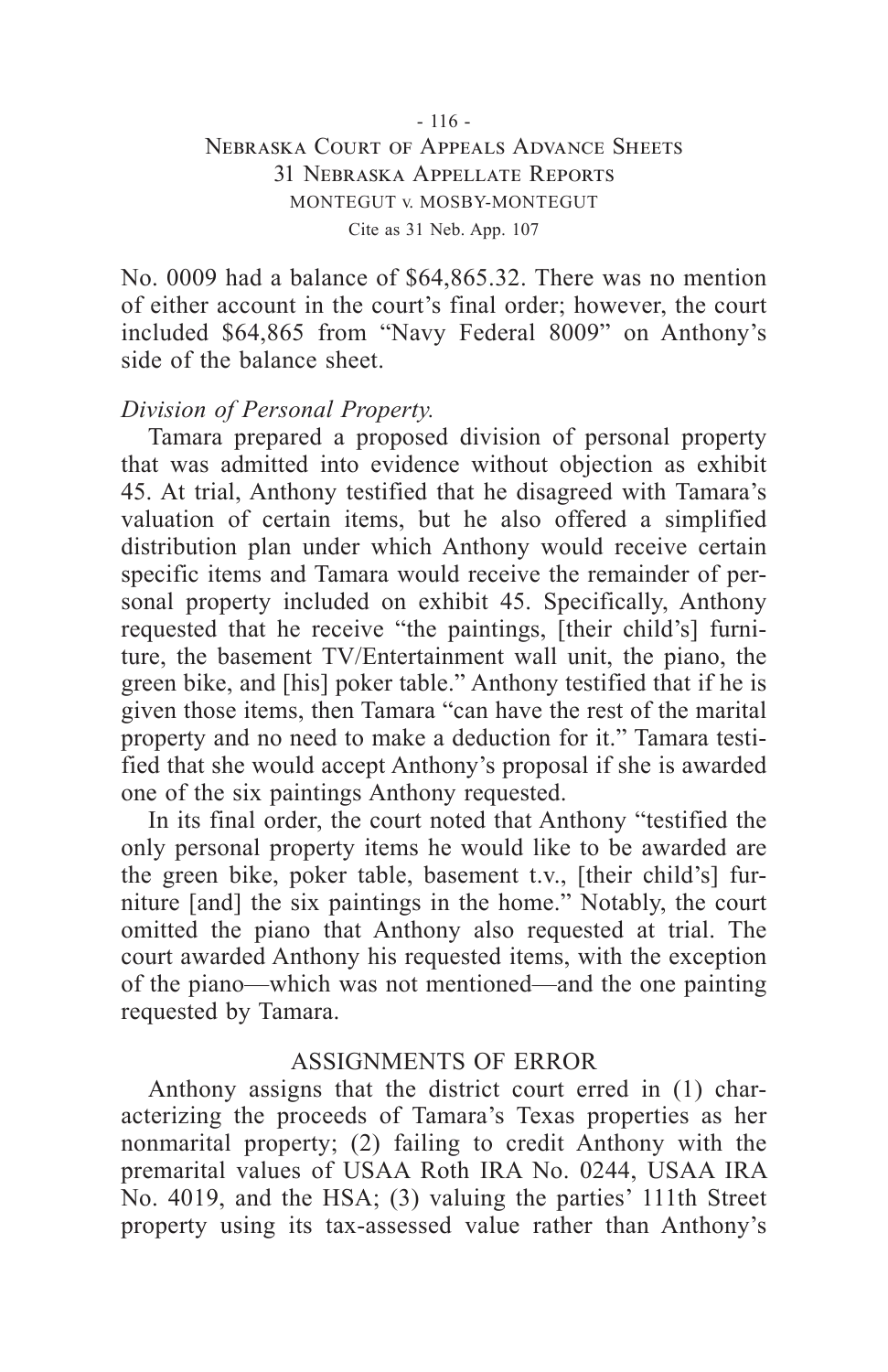appraisal; (4) failing to credit Anthony with any premarital contribution toward the purchase of the 111th Street property; (5) characterizing Anthony's Navy Federal Credit Union accounts as marital property; (6) awarding alimony to Tamara; and (7) dividing personal property.

#### STANDARD OF REVIEW

[1] In a marital dissolution action, an appellate court reviews the case de novo on the record to determine whether there has been an abuse of discretion by the trial judge. *White v. White*, 304 Neb. 945, 937 N.W.2d 838 (2020). This standard of review applies to the trial court's determinations regarding custody, child support, division of property, alimony, and attorney fees. *Id.*

[2] In a review de novo on the record, an appellate court is required to make independent factual determinations based upon the record, and the court reaches its own independent conclusions with respect to the matters at issue. *Burgardt v. Burgardt*, 304 Neb. 356, 934 N.W.2d 488 (2019). However, when evidence is in conflict, the appellate court considers and may give weight to the fact that the trial court heard and observed the witnesses and accepted one version of the facts rather than another. *Id.*

## ANALYSIS

[3,4] Under Neb. Rev. Stat. § 42-365 (Reissue 2016), the equitable division of property is a three-step process. *White v. White, supra.* The first step is to classify the parties' property as marital or nonmarital, setting aside the nonmarital property to the party who brought that property to the marriage. *Id.* The second step is to value the marital assets and marital liabilities of the parties. *Id.* The third step is to calculate and divide the net marital estate between the parties in accordance with the principles contained in § 42-365. *White v. White, supra.* The ultimate test in determining the appropriateness of the division of property is fairness and reasonableness as determined by the facts of each case. *Id.*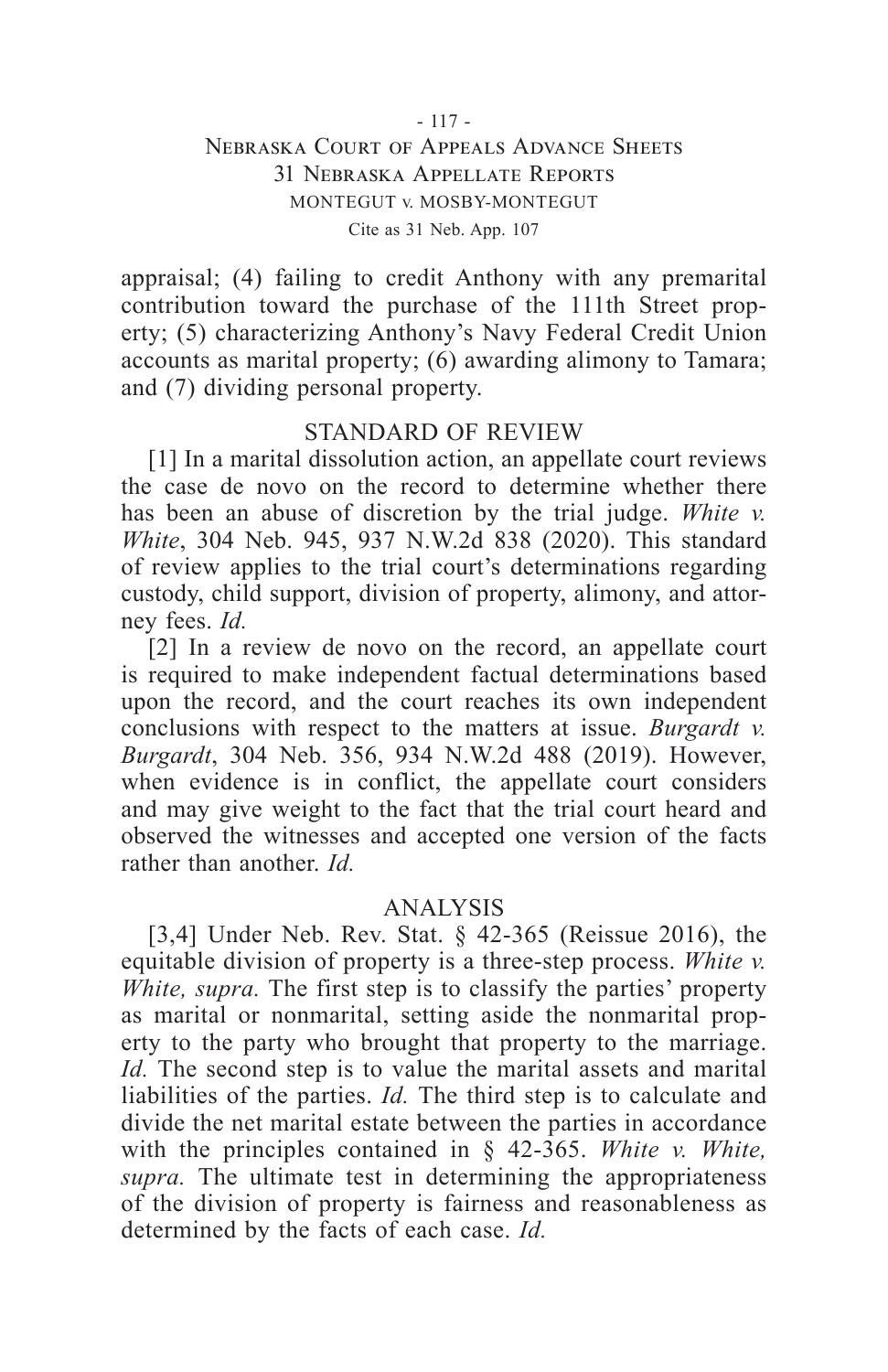## *Tamara's First National Bank Account No. 2620.*

[5] Anthony's first assignment of error pertains to the court's classification of roughly \$43,000 in Tamara's separate bank account No. 2620 as nonmarital property. In a marital dissolution proceeding, the burden of proof rests with the party claiming that property is nonmarital. *Burgardt v. Burgardt, supra*. In this case, Tamara bore the burden to prove that account No. 2620 consisted of nonmarital funds.

[6] The record reflects that at the time of dissolution, the account consisted of the remaining proceeds from the sale of three properties which Tamara acquired prior to the marriage. There is no dispute that Tamara owned the three rental properties in Texas at the time of marriage. Property which a party brings into the marriage is generally excluded from the marital estate. *Heald v. Heald*, 259 Neb. 604, 611 N.W.2d 598 (2000). However, the record also reflects that nearly \$75,000 of marital income was used to pay expenses associated with the properties, including mortgage payments and repairs. Thus, the question is what is the proper classification of the Texas properties in light of this significant contribution of marital income.

On appeal, Anthony concedes that the properties "originated as nonmarital property," reply brief for appellant at 4, but he argues that the properties were converted to marital property "because the marriage spent more money maintaining the Texas properties than Tamara realized on their sale," brief for appellant at 25. Alternatively, Anthony argues that "this Court could require Tamara to reimburse the marital estate for the \$74,774 of funds it expended on her properties, less the \$21,000 she already contributed to joint tax returns." Brief for appellant at 25. Tamara, on the other hand, emphasizes the overall tax benefit to the marriage, derived from the roughly \$60,000 tax writeoff for reported depreciation and an approximately \$21,000 payment of joint tax liabilities. However, the question remains what is the impact of the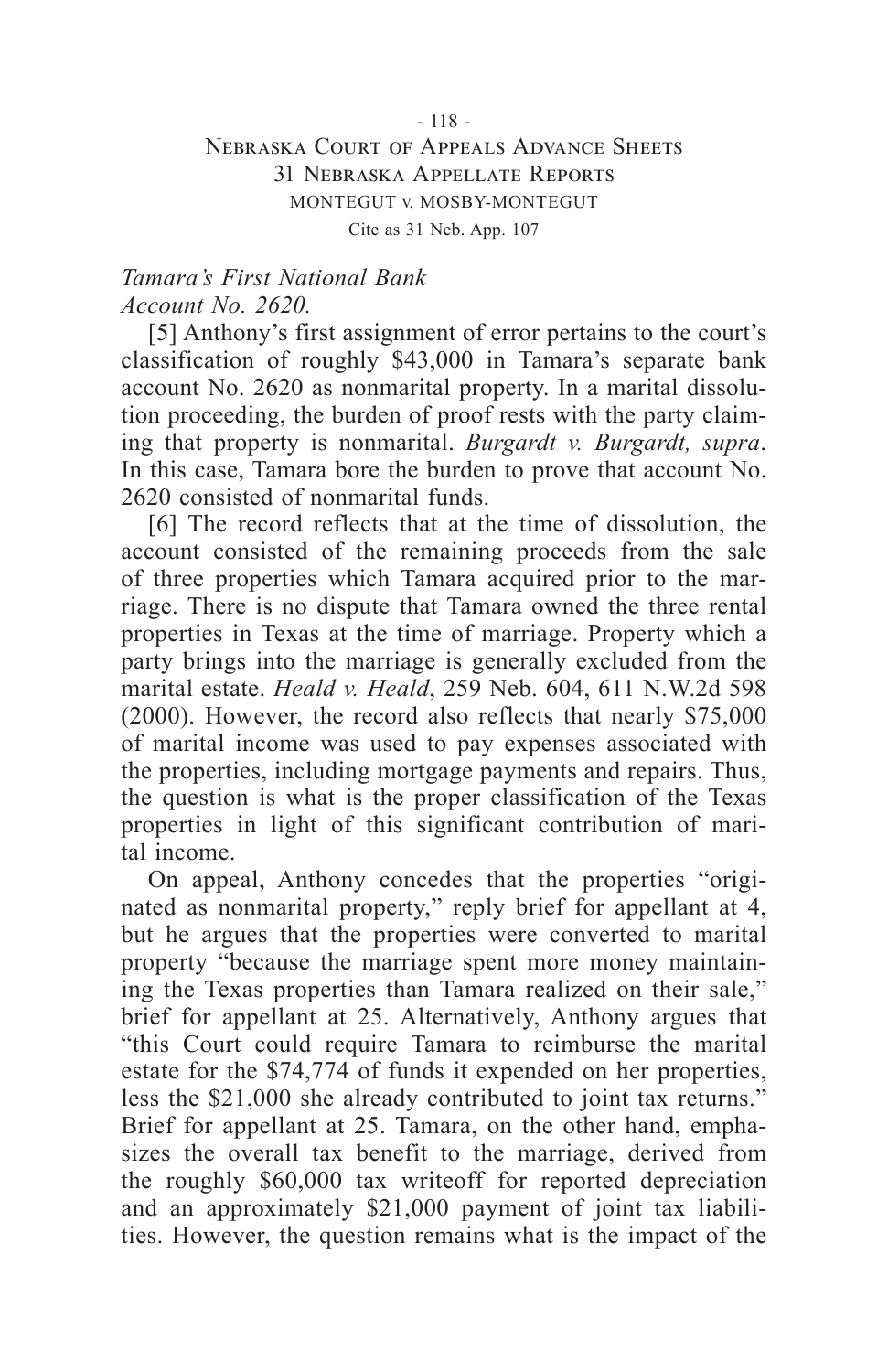roughly \$75,000 contribution of marital income used to cover expenses associated with the properties.

[7] The active appreciation rule sets forth the relevant test to determine to what extent marital efforts caused any part of an asset's appreciation or income. *White v. White*, 304 Neb. 945, 937 N.W.2d 838 (2020). Accrued investment earnings or appreciation of nonmarital assets during the marriage are presumed marital unless the party seeking the classification of the growth as nonmarital proves: (1) The growth is readily identifiable and traceable to the nonmarital portion of the account and (2) the growth is not due to the active efforts of either spouse. *Id.* Appreciation caused by marital contributions is known as active appreciation, and it constitutes marital property. *Id.*

[8] The Nebraska Supreme Court has held that equity in property at the time of marriage is a nonmarital asset which, if established, should be set aside as the owning spouse's separate property. See, *Onstot v. Onstot*, 298 Neb. 897, 906 N.W.2d 300 (2018); *Harris v. Harris*, 261 Neb. 75, 621 N.W.2d 491 (2001). However, the court emphasized that the burden to establish the amount of equity to be set off as nonmarital remains with the spouse making the claim. *Id.* In *Onstot*, the court concluded that the owning spouse failed to meet the burden to establish the equity at the time of marriage because the record failed to establish "whether the residence was either encumbered or unencumbered at that time and, if encumbered, to what extent." 298 Neb. at 904, 906 N.W.2d at 306. Accord *Harris v. Harris, supra*. In *Harris*, the court noted that "[d]uring the parties' marriage, equity in the house grew, in part due to mortgage payments made from marital income . . . which growth in equity should be divided equitably between the parties." 298 Neb. at 85, 621 N.W.2d at 499-500. In both cases, the court concluded it was proper, in light of the failure to establish the alleged portion of nonmarital equity, to include the entirety of the equity at the time of dissolution in the marital estate.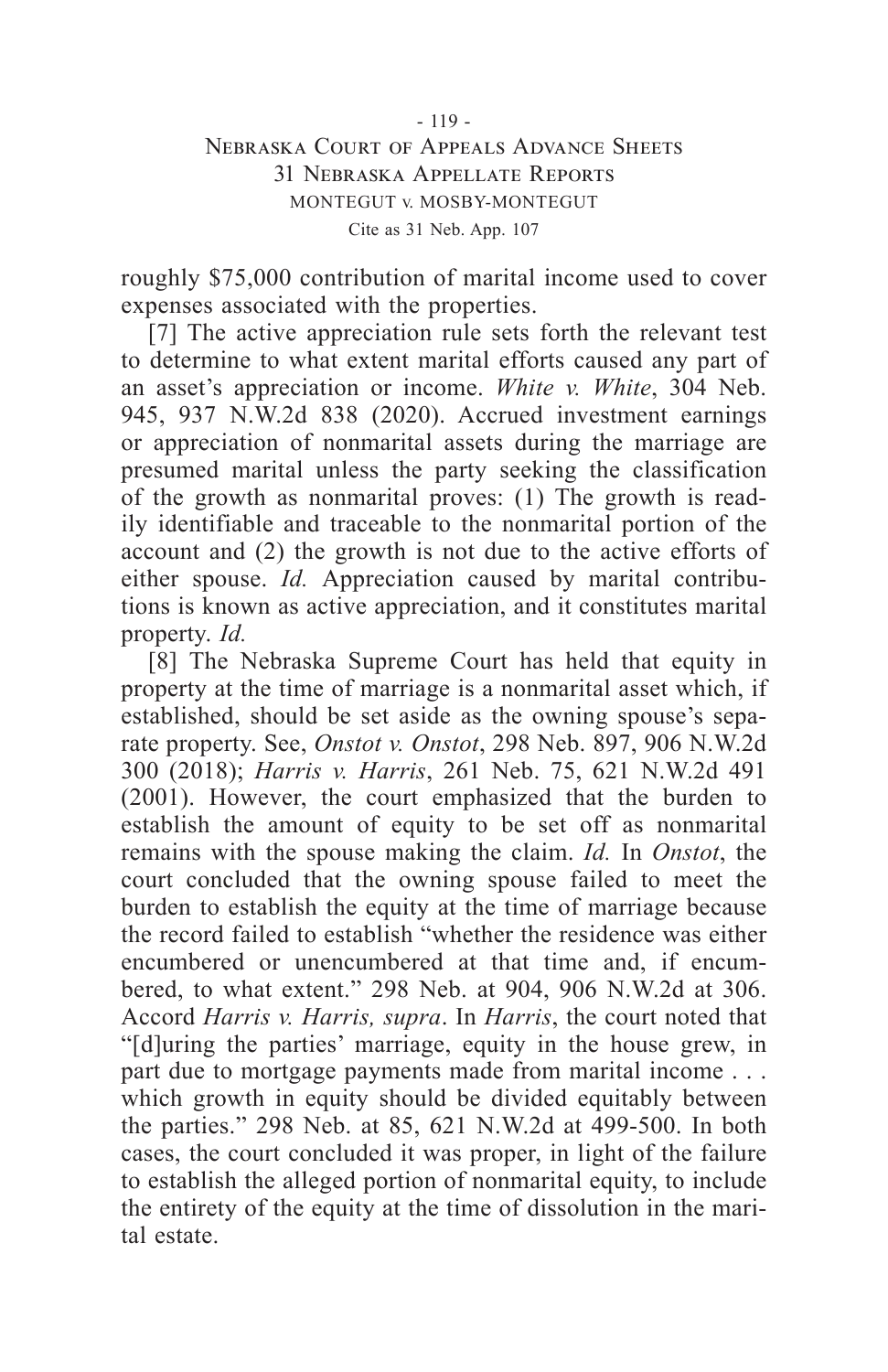In this case, there was no evidence presented as to the value of Tamara's Texas properties at the time of marriage. Moreover, while the record indicates that the properties were encumbered at the time of marriage, there was no evidence as to the extent of such encumbrances. To whatever extent the properties were encumbered at the time of marriage, the equity in the properties grew during the marriage, at least in part due to mortgage payments from marital income. Moreover, marital income was used to pay for repairs and other expenses associated with the properties. To be consistent with *Onstot* and *Harris*, Tamara was entitled to have the equity in the properties at the time of marriage, to the extent such was established, set aside as her separate property. However, Tamara failed to present any evidence of the value of the properties or extent of the encumbrances at that time. Thus, Tamara failed to meet her burden to establish the equity in the properties at the time of marriage.

With regard to the growth in equity during the marriage, we conclude such constituted active appreciation through marital contributions. In light of Tamara's failure to establish the alleged portion of nonmarital equity, the entirety of the equity at the time of dissolution should have been included in the marital estate. Thus, we conclude the district court abused its discretion by classifying the remaining sale proceeds in account No. 2620 as Tamara's separate property. Accordingly, we modify the court's balance sheet as illustrated in the attached modified balance sheet, appendix A, and affirm as modified.

## *Anthony's USAA Roth IRA, USAA IRA, and HSA.*

Anthony's second assignment of error pertains to the court's failure to account for premarital values of his USAA Roth IRA No. 0244, USAA IRA No. 4019, and TD Ameritrade HSA No. 6934. On appeal, Anthony seeks credit for the premarital values of these accounts, amounting to a total of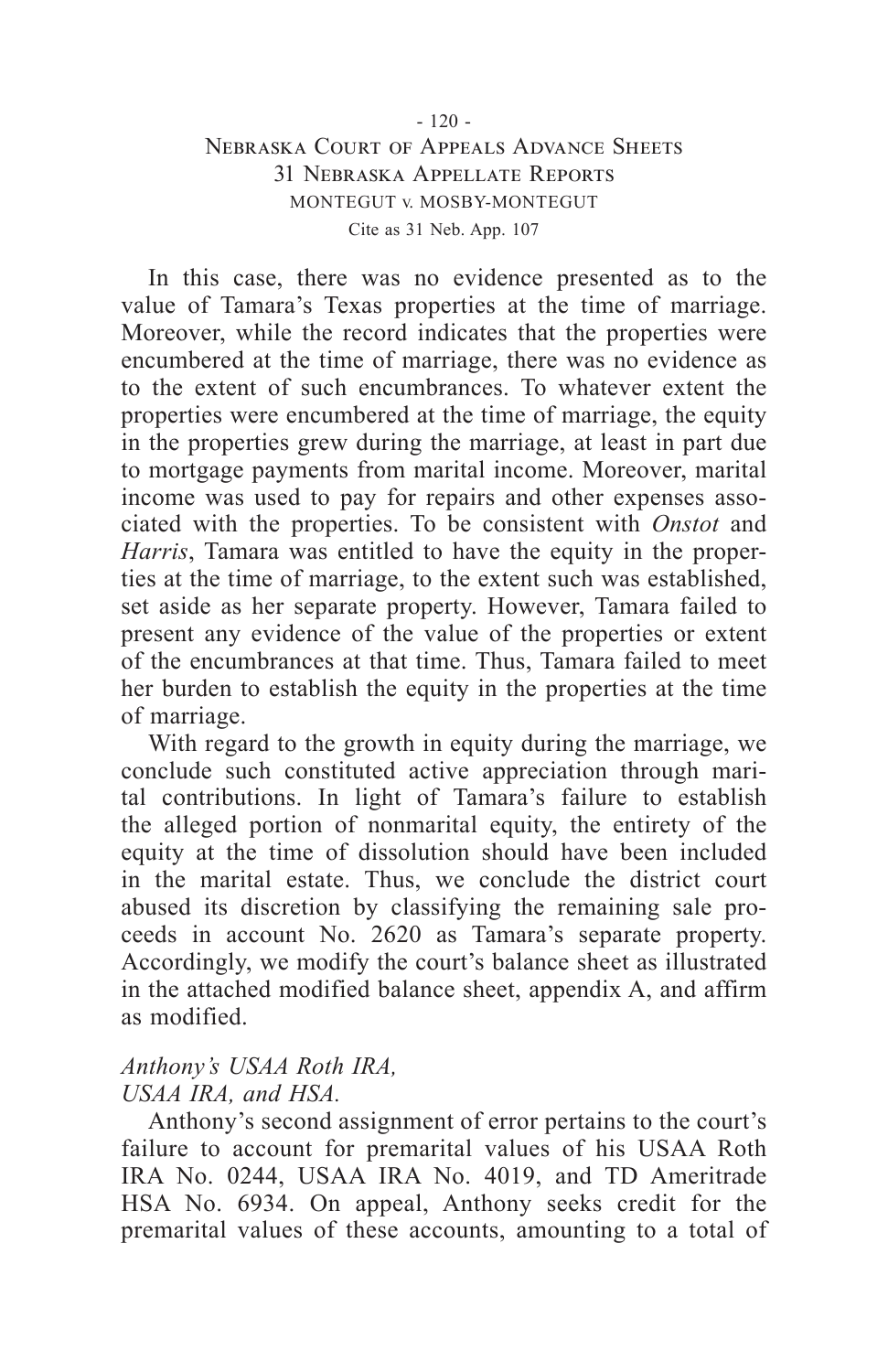\$49,290.05. Tamara does not dispute that the district court should have credited Anthony with the premarital values of these accounts, but she disputes the amount of premarital value supported by the evidence. Tamara argues that Anthony should receive credit for only \$36,331.64. This discrepancy arises from the parties' differing interpretations of exhibits 30 and 31.

With regard to USAA IRA No. 4019, there is no dispute that exhibit 31 demonstrates a premarital value of \$10,031.93. Accordingly, we conclude the district court abused its discretion in failing to credit Anthony with the premarital value of \$10,031.93 in USAA IRA No. 4019.

With regard to the USAA Roth IRA No. 0244, Tamara concedes that exhibit 31 demonstrates a premarital value of \$8,853.81 as of December 31, 2009. However, Tamara disagrees that Anthony should also be given credit for a contribution of \$5,008.62 made in 2010, because she believes that exhibit 31 fails to demonstrate that contribution was made prior to the marriage in May 2010. Anthony, on the other hand, argues that exhibit 31 demonstrates that the \$5,008.62 contribution was made on March 10, 2010. Indeed, the account statement shows a number of contributions, adding up to \$5,008.62, which were apparently made on March 10. Accordingly, Anthony seeks to have \$15,662.22, the full portfolio value as of December 31, 2010, deducted from the marital estate. Indeed, the full portfolio value as of that date consists of Anthony's premarital contributions plus interest which accrued solely due to market forces, without any further efforts or contributions during the marriage. See *Coufal v. Coufal*, 291 Neb. 378, 866 N.W.2d 74 (2015) (finding it was abuse of discretion to include, as part of marital estate, increase in value of premarital portion of retirement account when increase was not due to efforts of parties or contribution of marital funds). Accordingly, we conclude the district court abused its discretion in failing to credit Anthony with the premarital value of \$15,662.22 in his USAA Roth IRA No. 0244.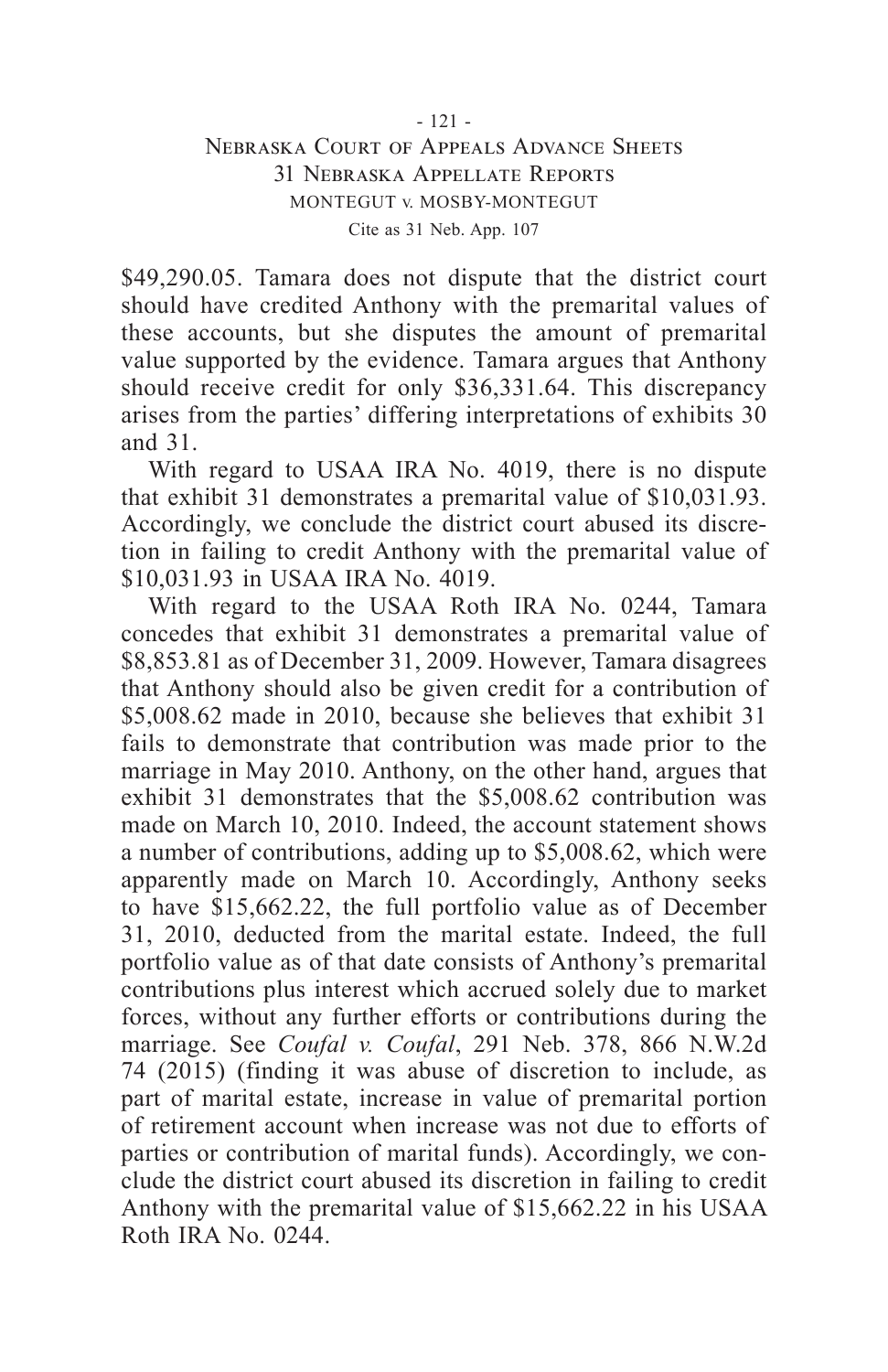[9] With regard to the TD Ameritrade HSA No. 6934, Tamara concedes that exhibit 30 demonstrates a premarital value of \$17,445.90 as of December 31, 2009. Anthony argues he should also be given credit for a \$6,150 contribution made sometime in 2010. Anthony testified that he made this contribution in April 2010; however, unlike the 2010 contribution to his Roth IRA, there is no documentary evidence to support Anthony's claim. While the Supreme Court has made clear that documentary evidence is not strictly necessary for parties to carry their burden of proof, the court went on to say that "[o]f course, a party opting to rely upon his or her testimony alone does so at the risk of nonpersuasion." *Burgardt v. Burgardt*, 304 Neb. 356, 365, 934 N.W.2d 488, 495 (2019). We conclude the district court abused its discretion in failing to account for \$17,445.90 of premarital value in Anthony's HSA No. 6934. However, based on the record before us, we cannot say it was an abuse of discretion for the court to reject Anthony's testimony that his 2010 contribution was made prior to the parties' marriage.

We conclude that altogether, the evidence demonstrates a total premarital value of \$43,140.05 in the three accounts described above. The district court abused its discretion in failing to account for the proven premarital values in these accounts. Accordingly, we modify the court's balance sheet as illustrated in the attached modified balance sheet, appendix A, and affirm as modified.

## *111th Street Property Valuation.*

[10] Anthony's third assignment of error pertains to the court's decision to reject Anthony's appraisal of the 111th Street property and adopt the tax-assessed value. Triers of fact are not required to take an expert's opinion as binding upon them, and a trier of fact may accept or reject an opinion from an expert witness. *Bernhardt v. County of Scotts Bluff*, 240 Neb. 423, 482 N.W.2d 262 (1992). In this case, the district court rejected the expert appraisal obtained by Anthony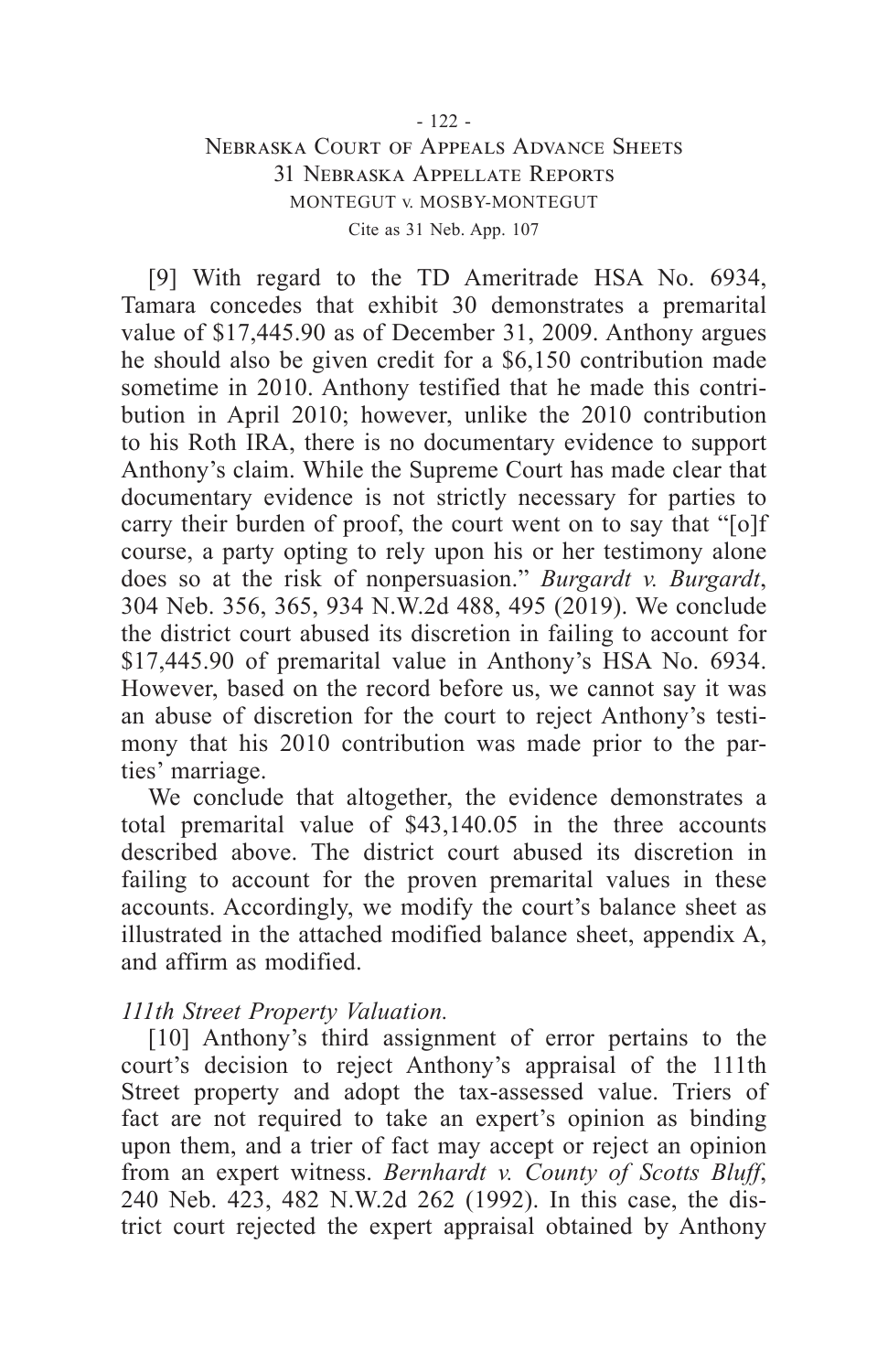and adopted the tax-assessed value of the property instead. This was a matter left to the sound discretion of the district court. Based on the record before us, we cannot say it was an abuse of discretion to reject Anthony's appraisal in favor of the tax-assessed value of the property. Accordingly, we affirm the court's valuation of the 111th Street property.

#### *111th Street Property Premarital Contribution.*

Anthony's fourth assignment of error pertains to the court's failure to credit him with an alleged premarital contribution to the parties' purchase of the 111th Street property. The record demonstrates that the parties purchased the property during the marriage using approximately \$82,000 from the parties' joint account No. 9484 and an additional \$15,000, the latter of which Anthony conceded to be marital funds. With regard to the former \$82,000, Tamara testified that it consisted entirely of Anthony's income during the marriage. In contrast, Anthony testified it would have been impossible, in light of other expenses, to have accumulated that amount in the time between the marriage and the purchase of the property.

Exhibit 44 shows an opening balance of \$41,676.90 and a number of large deposits into joint account No. 9484 in the month leading up to the purchase of the property. Tamara argues that the opening balance, as well as each of the large deposits, reflected Anthony's income earned during the marriage. Anthony concedes that exhibit 44 "undisputedly" demonstrates \$33,966 of income during that month. Brief for appellant at 34. However, Anthony asserts that exhibit 44 "doesn't answer the question of the \$41,676.90 opening balance, and the \$31,748.60 deposit." *Id.* When cross-examining Tamara regarding exhibit 44 at trial, Anthony's counsel noted the "vague reference to \$31,000 coming in," and he pointed out, "[I]t's impossible for us to tell where [the \$41,000 opening balance] came from." Despite effectively conceding that the source of those funds was an open question, Anthony goes on to assert that he "adequately proved" that those funds were derived from a nonmarital source. Brief for appellant at 36.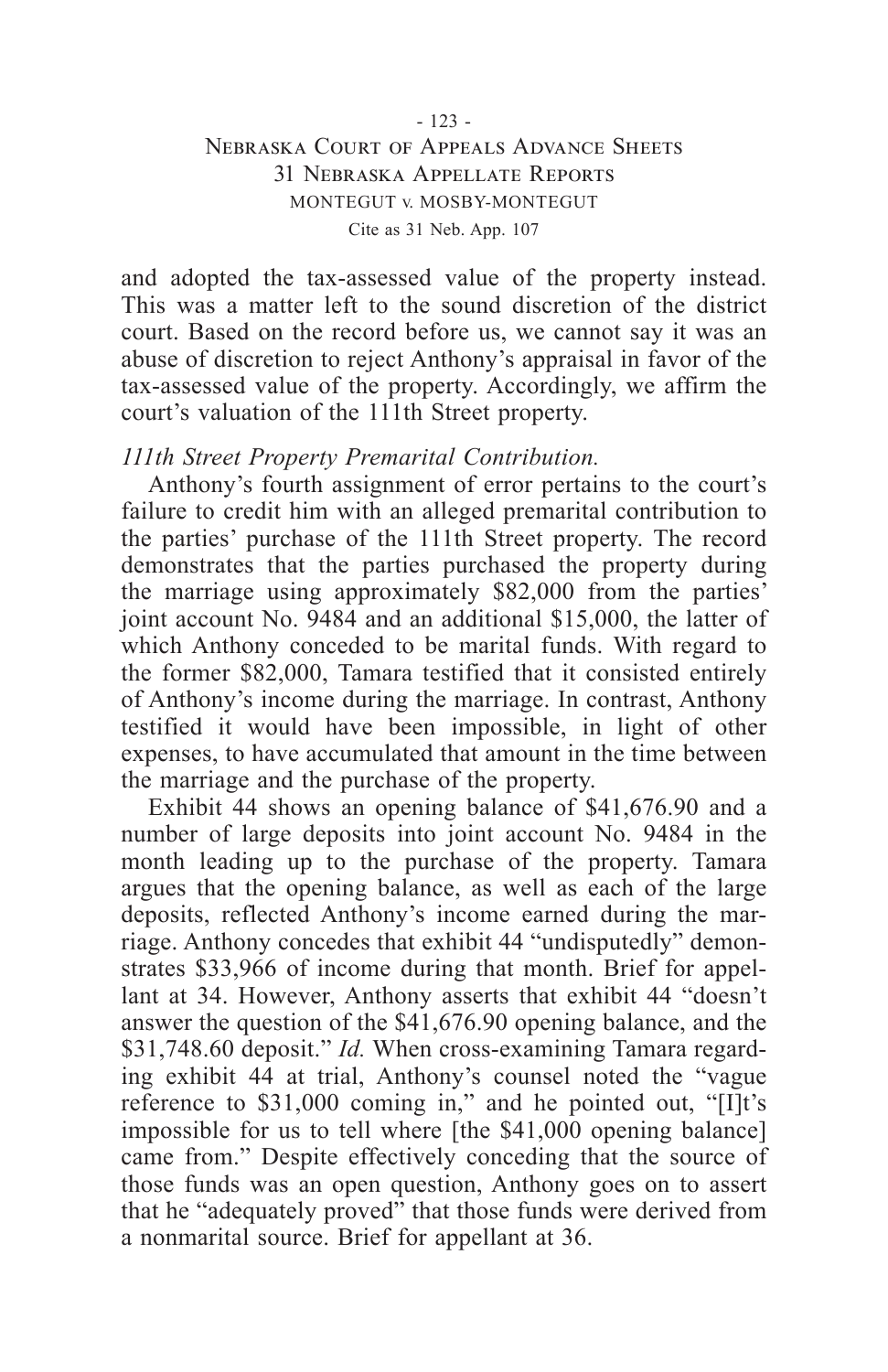Having heard and observed the conflicting evidence on this point, the district court found that Anthony failed to sustain his burden to prove the alleged premarital contribution. Based on the record before us, we cannot say that was an abuse of discretion. Accordingly, we affirm the court's classification of the 111th Street property as wholly marital property.

## *Anthony's Navy Federal Credit Union Accounts.*

Anthony's fifth assignment of error pertains to the court's classification of his Navy Federal Credit Union accounts as marital property. In support of his position that these accounts ought to be considered nonmarital property, Anthony offered a single bank statement showing the balance of these accounts as of March 24, 2019. At that time, there was \$448.12 in checking account No. 0702. The court apparently classified this account as nonmarital property, as there was no mention of it in the court's order or on the balance sheet. However, the court classified the \$64,865 in savings account No. 0009 as marital property and listed this amount on Anthony's side of the balance sheet.

Anthony testified that the \$64,865 consisted of his monthly VA disability benefit, along with a "one-time deposit" of \$24,328.42 derived from cashing out a Roth IRA in the name of his daughter from a prior marriage. On appeal, Anthony emphasizes that "VA disability benefits are beyond the jurisdiction of the District Court in a dissolution proceeding" such that it is "an abuse of discretion to divide service-connected disability benefits in a dissolution proceeding." Brief for appellant at 37 (citing *Ryan v. Ryan*, 257 Neb. 682, 600 N.W.2d 739 (1999), and *Donald v. Donald*, 296 Neb. 123, 892 N.W.2d 100 (2017)).

In *Ryan v. Ryan, supra*, the dissolution decree mandated the spouse receiving VA benefits to pay one-half of such benefits directly to the other spouse. The Supreme Court voided that portion of the decree on the grounds that "federal law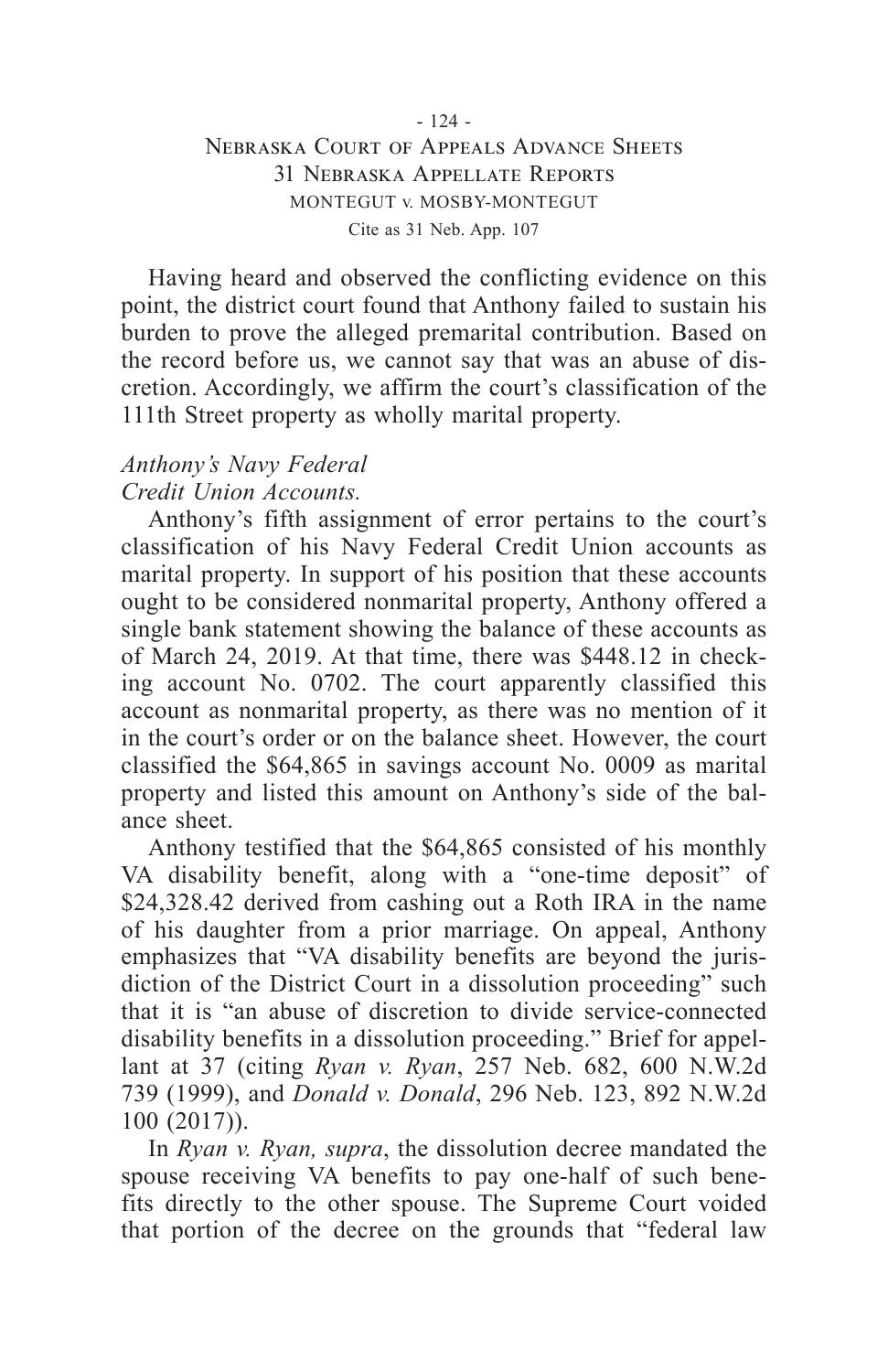precludes a state court, in a dissolution proceeding, from exercising subject matter jurisdiction over VA disability benefits." *Id.* at 691, 600 N.W.2d at 745. The present case is distinguishable from *Ryan* in that the district court did not order Anthony to pay any of his VA benefits directly to Tamara. Rather, this case is more analogous to the circumstances in *Donald v. Donald, supra*, where proceeds from VA disability benefits were erroneously included in the marital estate and used to calculate the equalization payment.

In *Donald*, one spouse received a lump-sum disability benefit payment, which the trial court classified as the receiving spouse's marital property for purposes of equalizing the marital estate. The Supreme Court reversed, finding that the evidence "clearly established" the lump-sum payment was for retroactive service-connected disability benefits, which cannot be included as part of the marital estate in a dissolution proceeding. *Id*. at 132, 892 N.W.2d at 107. Thus, in *Donald*, the evidence was clear that the funds divided in the dissolution were exclusively VA benefits. That is not the case here.

On the contrary, Anthony admitted that at least \$24,328.42 in savings account No. 0009 was derived from his daughter's Roth IRA, and he failed to present any evidence as to the source and timing of contributions to that account. While Anthony testified that the remainder of funds in savings account No. 0009 consisted exclusively of VA benefits, he offered only a single bank statement from March 2019, documenting at most \$977.36 in VA benefits. It was Anthony's burden to prove the extent to which \$64,865 in savings account No. 0009 was derived from a nonmarital source. See *Burgardt v. Burgardt*, 304 Neb. 356, 934 N.W.2d 488 (2019) (while nonmarital interest in property may be established by credible testimony, triers of fact have right to test credibility of witnesses by their self-interest and to weigh it against evidence, or lack thereof; evidence not directly contradicted is not necessarily binding on triers of fact and may be given no weight where it is inherently improbable, unreasonable,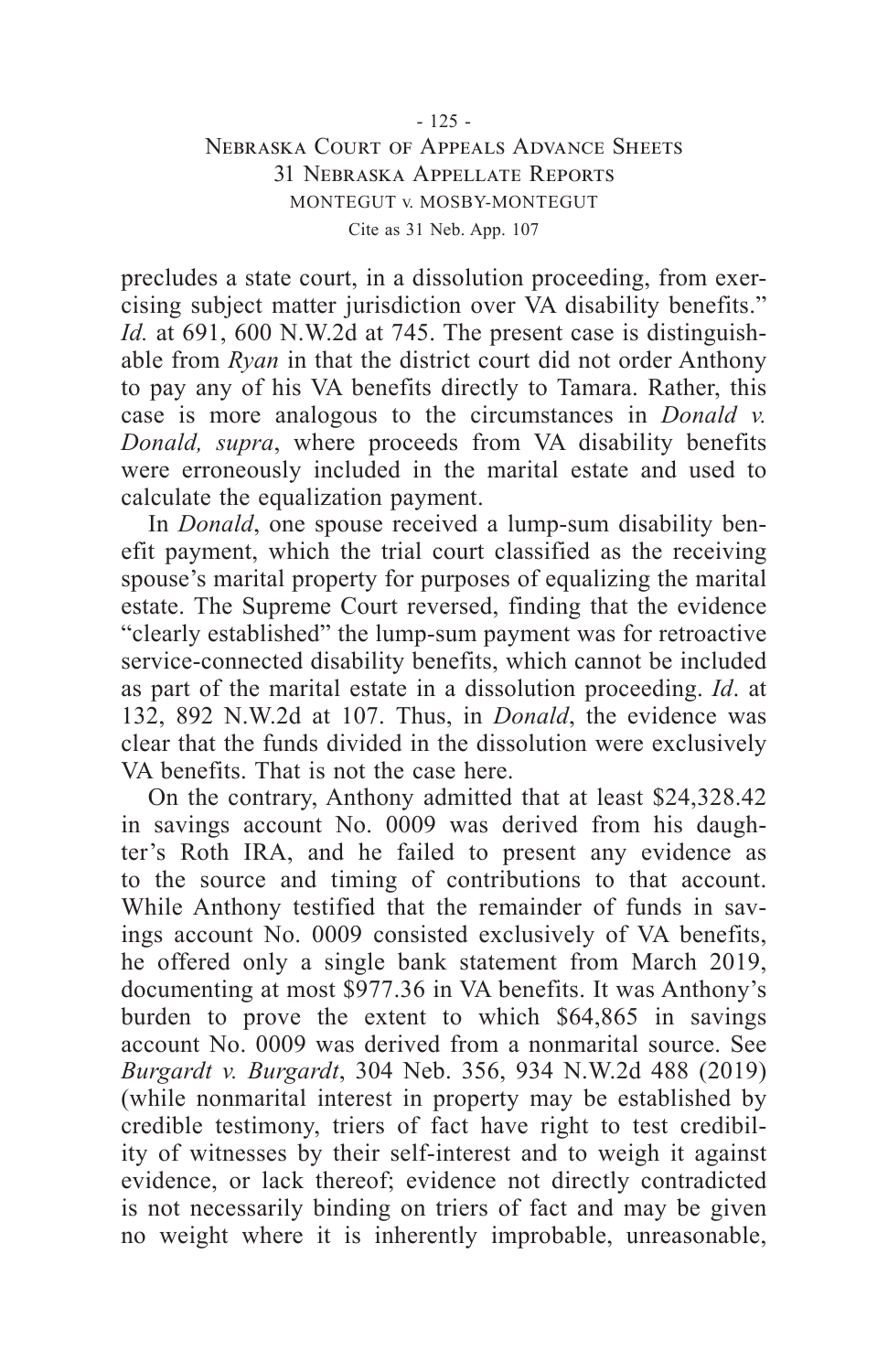self-contradictory, or inconsistent with facts or circumstances in evidence). Certainly, the district court could have believed Anthony's testimony regarding the source of these funds. Therefore, given the limited evidence on that point, we cannot say it was an abuse of discretion for the district court to classify the \$64,865 as marital property. Accordingly, we affirm the court's classification of Navy Federal Credit Union savings account No. 0009 as marital property for purposes of equalizing the marital estate.

## *Alimony.*

Anthony's sixth assignment of error pertains to the court's order that Anthony shall pay Tamara alimony in the sum of \$1,000 per month for a period of 12 months. Section 42-365 provides as follows:

[T]he court may order payment of such alimony by one party to the other . . . as may be reasonable, having regard for the circumstances of the parties, duration of the marriage, a history of the contributions to the marriage by each party, including contributions to the care and education of the children, and interruption of personal careers or educational opportunities, and the ability of the supported party to engage in gainful employment without interfering with the interests of any minor children in the custody of such party.

[11,12] In addition to the criteria listed in  $\S$  42-365, in considering alimony upon a dissolution of marriage, a trial court is to consider the income and earning capacity of each party, as well as the general equities of each situation. *Becker v. Becker*, 20 Neb. App. 922, 834 N.W.2d 620 (2013). In determining whether alimony should be awarded, in what amount, and over what period of time, the ultimate criterion is one of reasonableness. *Id.* In reviewing a trial court's award of alimony, an appellate court does not determine whether it would have awarded the same amount of alimony as did the trial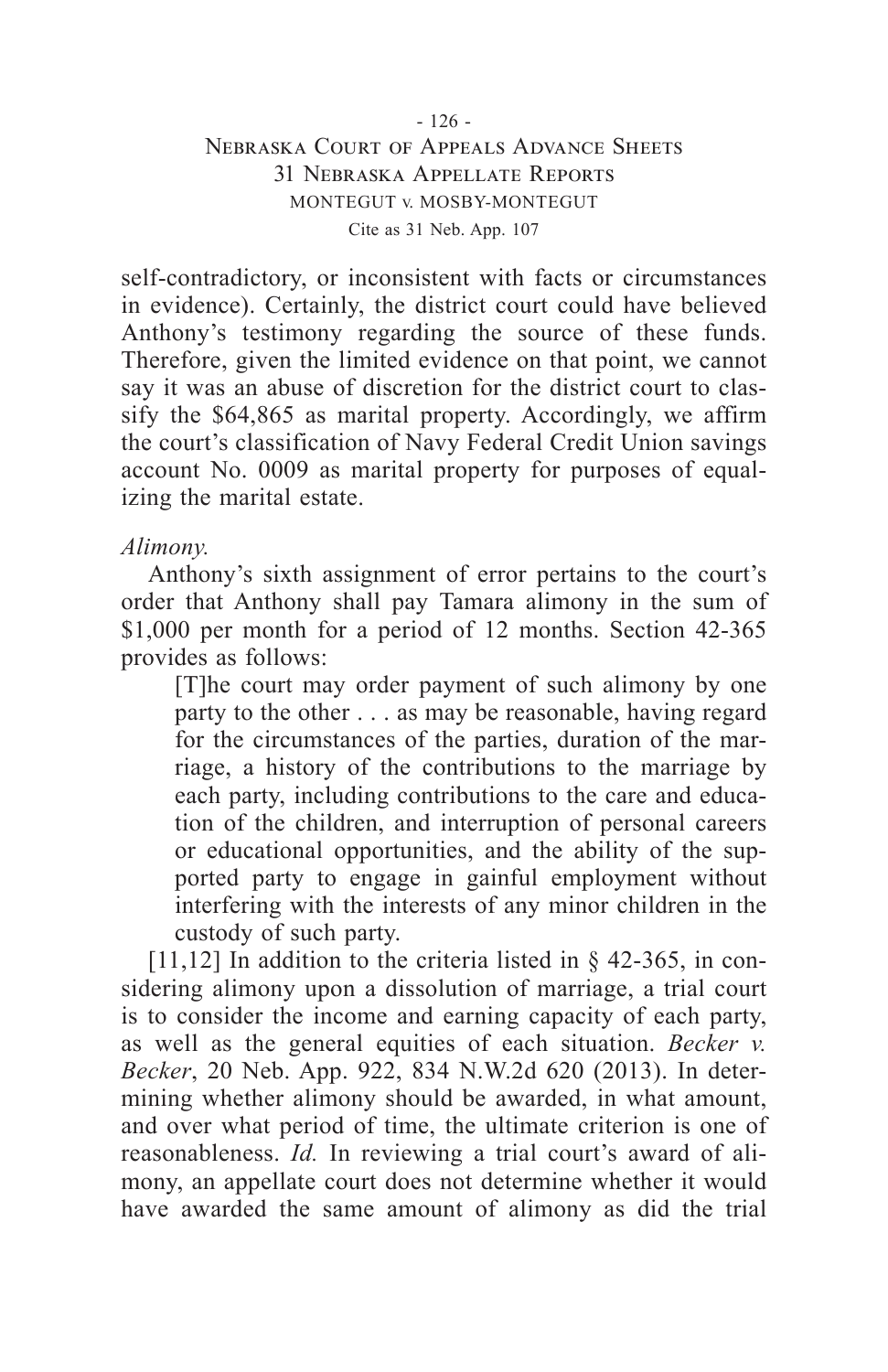court, but whether the trial court's award is untenable such as to deprive a party of a substantial right or just result. *Id.*

In this case, the parties were married for approximately 10 years. Shortly after the parties were married, Tamara left her career as an attorney in New York to be a full-time parent to Anthony's two children from a prior marriage. Thereafter, the parties had a child of their own, and Tamara continued as a full-time parent until 2018, resulting in a roughly 7-year interruption in her legal career. When Tamara returned to full-time employment, she took a job with the Douglas County public defender's office, making \$70,500 per year, which remained Tamara's salary at the time of trial. Anthony, on the other hand, was making \$320,000 per year at the time of trial.

The district court concluded as follows:

Based on the factors set forth in . . . § 42-365, specifically, the circumstances of the parties; the duration of the marriage; the history of the contributions to the marriage, including contributions to the care and education of the minor child; the interruption of a personal career on the part of [Tamara]; and the parties' income disparity, the Court finds that [Anthony] shall pay [Tamara] alimony.

Based on our review of the record, we cannot say the district court's alimony award amounted to an abuse of discretion. Accordingly, we affirm the court's award of alimony.

## *Division of Personal Property.*

Anthony's seventh and final assignment of error pertains to the district court's division of personal property. On appeal, Anthony points out that "[t]his case presented the unique circumstances of the parties continuing to live together with the case pending *and* being unable to resolve their differences, necessitating a trial." Brief for appellant at 18 (emphasis in original). It was not until the day of trial that the parties agreed Tamara would move out of the home, such that the parties had not yet divided their personal property.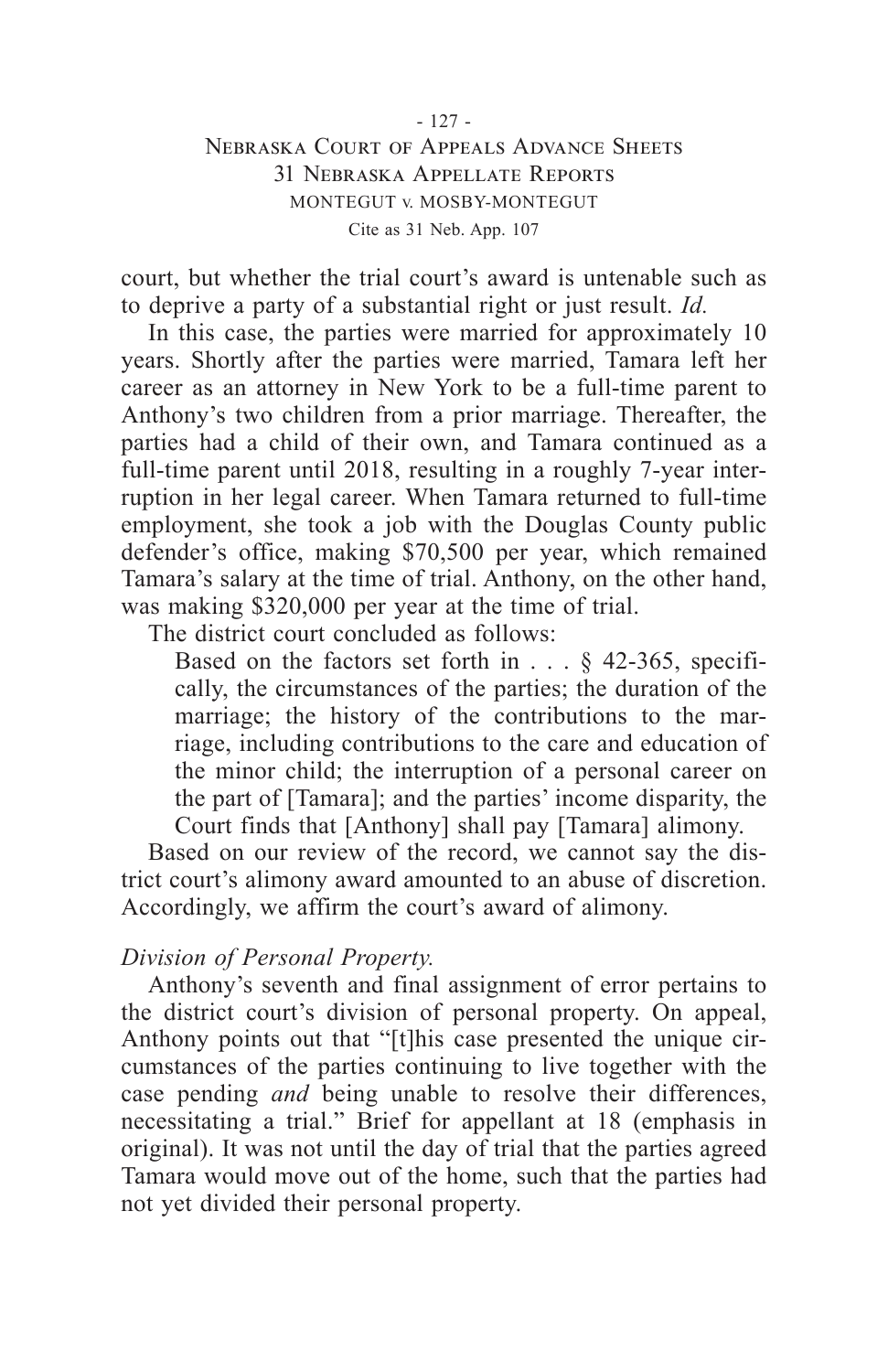In its final order, the court relied on exhibit 45 and Anthony's testimony to dispose of a number of specific household goods and miscellaneous personal property. However, Anthony argues that the court's final order "is largely silent on who is awarded the majority of household goods," such as each party's clothing and personal effects. Brief for appellant at 40. We agree. Accordingly, we modify the court's decree to award each party his or her personal clothing, memorabilia, and personal effects, including any premarital personal property and other items agreed upon by the parties.

We otherwise find that the court's order clearly identifies the specific items which were awarded to Anthony. In accordance with Anthony's testimony at trial, we presume the remainder of the personal property listed on exhibit 45 and not addressed in the court's order was awarded to Tamara. Of the items Anthony requested at trial, the court awarded him all but two: one of the six paintings and the piano. Tamara testified that Anthony's proposed division of property was agreeable so long as she received one of the six paintings, and it was not an abuse of discretion for the court to abide by this request. We note, however, that there is no mention of the piano in the court's order. Anthony specifically requested the piano as part of his proposed division of property, and Tamara did not take issue with that request. Accordingly, the court's failure to address the piano was an abuse of discretion. Accordingly, we modify the division of personal property to award the piano to Anthony, and we affirm the district court's division of personal property as modified herein.

#### **CONCLUSION**

With regard to Anthony's third through sixth assignments of error, we conclude the record fails to demonstrate an abuse of discretion, and thus, we affirm the order of the district court on those issues. With regard to Anthony's first assignment of error, we conclude the district court abused its discretion in classifying the remaining proceeds of Tamara's Texas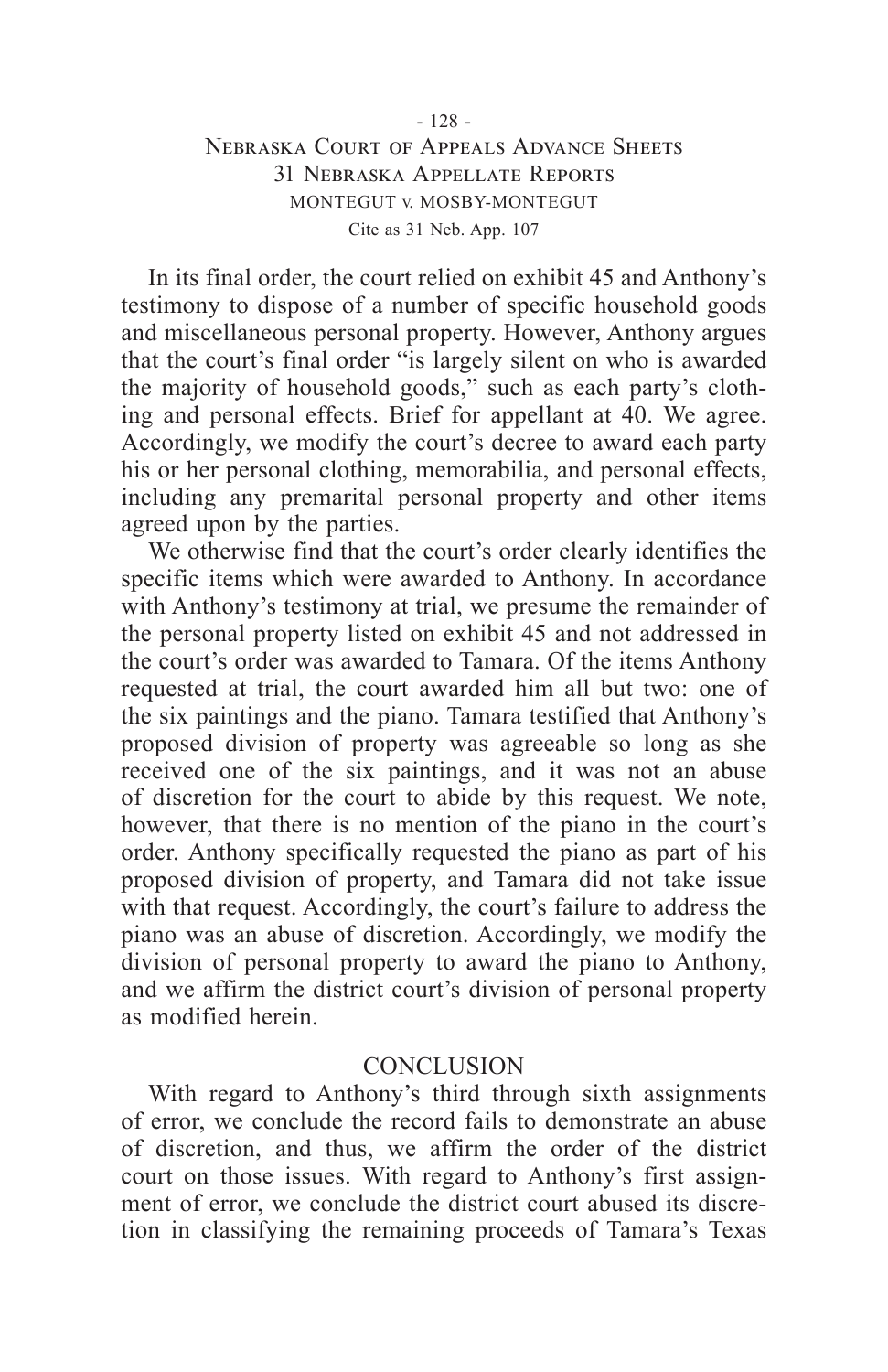properties as her separate property. Accordingly, we modify the court's balance sheet as illustrated in the attached modified balance sheet, appendix A, and affirm as modified. With regard to Anthony's second assignment of error, we conclude the district court abused its discretion in failing to account for proven premarital values in Anthony's USAA Roth IRA No. 0244, USAA IRA No. 4019, and TD Ameritrade HSA No. 6934. Accordingly, we modify the court's balance sheet as illustrated in the attached modified balance sheet, appendix A, and affirm as modified. In accordance with the modified balance sheet, we also modify paragraph "r." of the decree of dissolution and order that Tamara pay Anthony an equalization judgment in the sum of \$26,224, which judgment shall be paid from Tamara's share of the proceeds from the sale of the marital home. With regard to Anthony's seventh assignment of error, we modify the court's division of personal property as set forth above, and we affirm as modified.

Affirmed as modified.

(*See page 130 for appendix A.*)